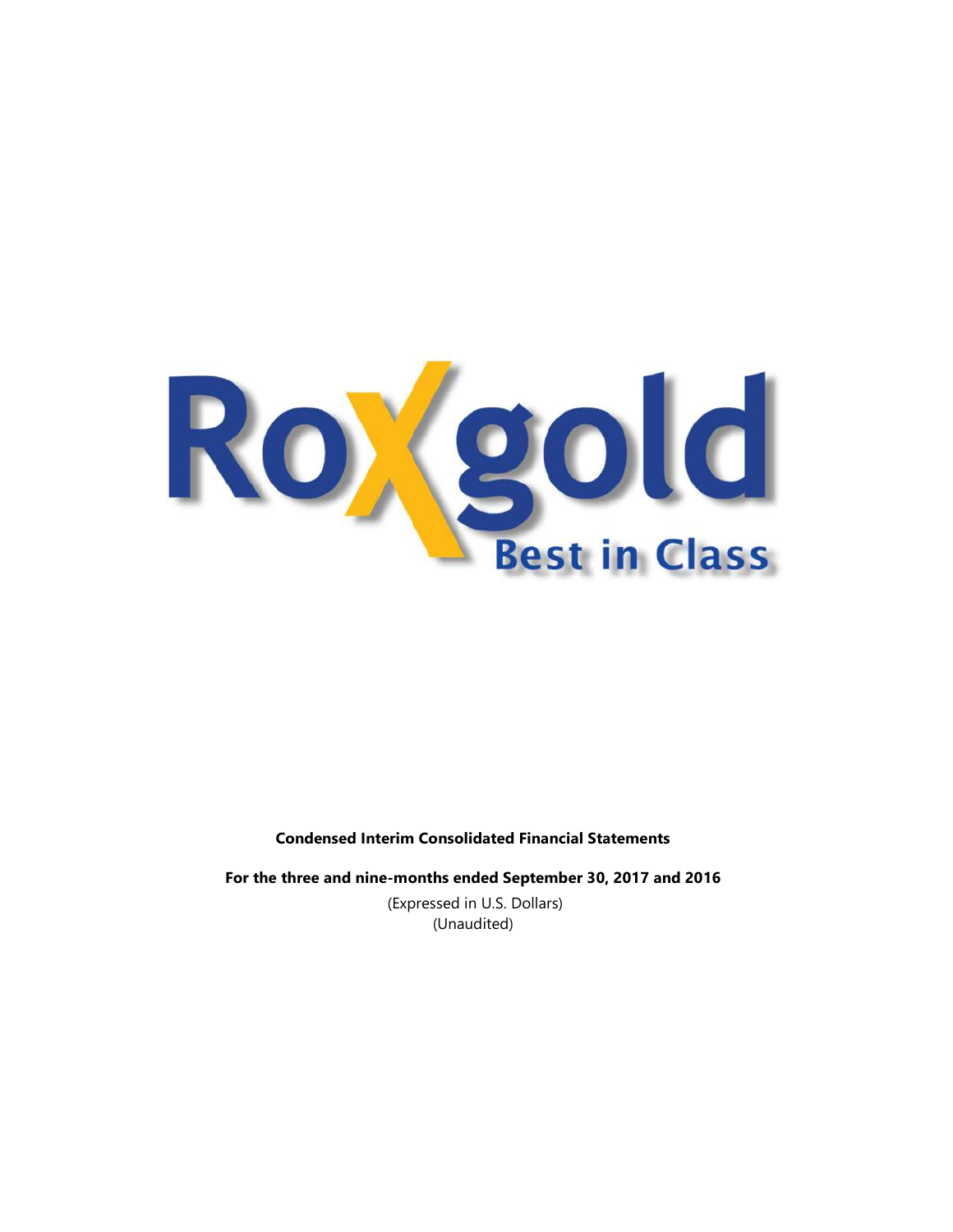Condensed Interim Consolidated Statements of Financial Position

(Unaudited) (Expressed in U.S. Dollars)

| As at                                               | <b>Notes</b> | September 30,<br>2017 | December 31,<br>2016 |
|-----------------------------------------------------|--------------|-----------------------|----------------------|
|                                                     |              |                       |                      |
| <b>Assets</b>                                       |              |                       |                      |
| <b>Current assets</b>                               |              |                       |                      |
| Cash                                                | 3            | 56,288,000            | 68,902,000           |
| Taxes recoverable and other receivables             | 4            | 16,786,000            | 4,651,000            |
| Prepaid expenses and deposits                       |              | 2,020,000             | 1,047,000            |
| Inventories                                         | 5            | 8,099,000             | 8,011,000            |
|                                                     |              | 83,193,000            | 82,611,000           |
| <b>Non-current assets</b>                           |              |                       |                      |
| Property, plant and equipment                       | 6            | 141,298,000           | 134,597,000          |
| Deferred income tax asset                           |              |                       | 462,000              |
| Restricted cash                                     | 9            | 511,000               |                      |
| <b>Total assets</b>                                 |              | 225,002,000           | 217,670,000          |
|                                                     |              |                       |                      |
| Liabilities and Shareholders' Equity                |              |                       |                      |
| <b>Current liabilities</b>                          |              |                       |                      |
| Accounts payable and accrued liabilities            |              | 22,526,000            | 17,817,000           |
| Deferred revenue                                    |              | 1,091,000             |                      |
| Current portion of finance leases                   | 13           | 2,686,000             | 2,231,000            |
| Current portion of long-term debt                   | 7            | 8,419,000             | 17,766,000           |
| Current portion of derivative financial instruments | 8            | 3,556,000             | 1,563,000            |
|                                                     |              | 38,278,000            | 39,377,000           |
| <b>Non-current liabilities</b>                      |              |                       |                      |
| Long-term debt                                      | 7            | 37,676,000            | 53,302,000           |
| Derivative financial instruments                    | 8            | 9,483,000             | 6,290,000            |
| Asset retirement obligations                        | 9            | 2,529,000             | 2,362,000            |
| Finance leases                                      | 13           | 1,952,000             | 3,285,000            |
| Deferred share units liability                      | 10           | 325,000               | 302,000              |
| Deferred income tax liability                       |              | 1,574,000             |                      |
| <b>Total liabilities</b>                            |              | 91,817,000            | 104,918,000          |
|                                                     |              |                       |                      |
| <b>Equity</b>                                       |              |                       |                      |
| Share capital                                       | 10           | 206,413,000           | 206,026,000          |
| Reserves                                            | 10           | 24,134,000            | 22,006,000           |
| Accumulated other comprehensive income              |              | 14,039,000            | 12,606,000           |
| Deficit                                             |              | (116, 547, 000)       | (129, 326, 000)      |
| <b>Equity attributable to Roxgold Shareholders</b>  |              | 128,039,000           | 111,312,000          |
| <b>Non-controlling interest</b>                     | 15           | 5,146,000             | 1,440,000            |
| <b>Total equity</b>                                 |              | 133,185,000           | 112,752,000          |
| <b>Total liabilities and equity</b>                 |              | 225,002,000           | 217,670,000          |
| Subsequent events                                   | 16           |                       |                      |
|                                                     |              |                       |                      |

The accompanying notes are an integral part of the condensed interim consolidated financial statements.

Approved on November 14, 2017 on behalf of the directors

/s/ John Dorward /s/ John Knowles Director Director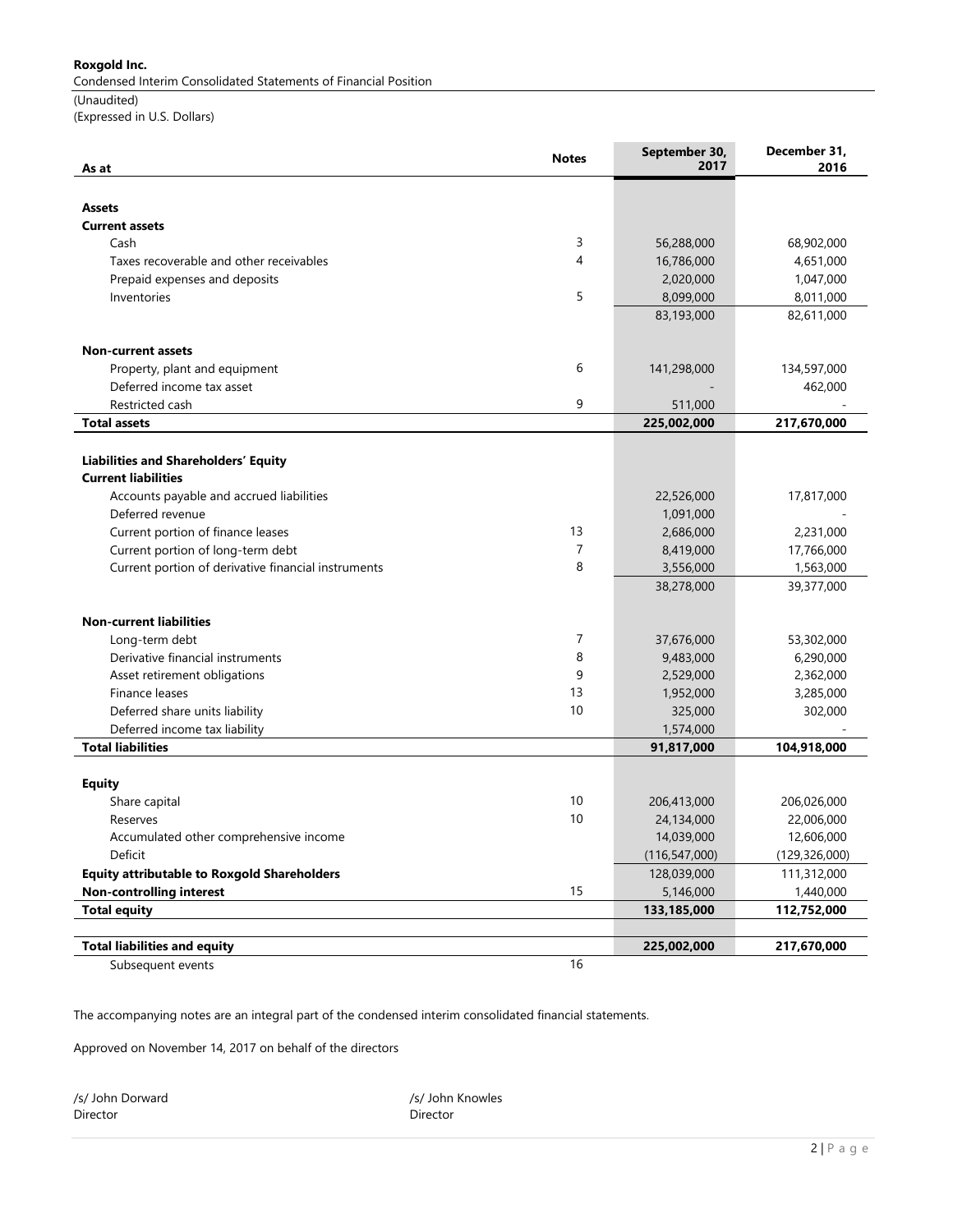Condensed Interim Consolidated Statements of Income (loss)

(Unaudited)

(Expressed in U.S. Dollars)

| For three and nine-month periods ended<br>September 30,               | <b>Notes</b>   | 2017          | 2016                | 2017           | 2016           |
|-----------------------------------------------------------------------|----------------|---------------|---------------------|----------------|----------------|
|                                                                       |                |               |                     |                |                |
| <b>Mine operations</b>                                                |                |               |                     |                |                |
|                                                                       |                |               |                     |                |                |
| Revenues – gold sales                                                 |                | 36,279,000    | ÷                   | 113,959,000    |                |
| Mine operating expenses                                               | 11             | (12,649,000)  |                     | (40, 480, 000) |                |
| Royalties                                                             |                | (1,514,000)   |                     | (4,620,000)    |                |
| Depreciation                                                          | 6              | (6,670,000)   |                     | (21,037,000)   |                |
|                                                                       |                |               |                     |                |                |
| Mine operating profit                                                 |                | 15,446,000    | $\bar{\phantom{a}}$ | 47,822,000     | $\blacksquare$ |
| <b>Other expenses</b>                                                 |                |               |                     |                |                |
| General and administrative                                            |                | (1, 112, 000) | (851,000)           | (3,246,000)    | (2,510,000)    |
| Sustainability and other in-country costs                             |                | (352,000)     |                     | (1, 125, 000)  |                |
| Exploration and evaluation                                            |                | (3,004,000)   | (1,083,000)         | (9,865,000)    | (3,501,000)    |
| Share-based payments                                                  | 10             | (1, 185, 000) | (1,094,000)         | (2,250,000)    | (1,966,000)    |
| Depreciation                                                          | 6              | (239,000)     | (148,000)           | (757,000)      | (427,000)      |
| <b>Operating profit (loss)</b>                                        |                | 9,554,000     | (3, 176, 000)       | 30,579,000     | (8,404,000)    |
|                                                                       |                |               |                     |                |                |
| <b>Financial income (expenses)</b>                                    |                |               |                     |                |                |
| Interest income (expense)                                             | $\overline{7}$ | (1, 124, 000) | 15,000              | (4,280,000)    | 24,000         |
| Change in fair value of derivative financial<br>instruments           | 8              | (2,210,000)   | 272,000             | (7,477,000)    | (14,474,000)   |
| Foreign exchange gain (loss)                                          |                | 538,000       | 493,000             | 1,143,000      | (1,652,000)    |
| Other expenses                                                        |                | (483,000)     | (66,000)            | (1,444,000)    | (267,000)      |
| Income (loss) before income taxes                                     |                | 6,275,000     | (2,462,000)         | 18,521,000     | (24, 773, 000) |
|                                                                       |                |               |                     |                |                |
| Income tax expense                                                    |                |               |                     |                |                |
| Deferred income tax recovery (expense)                                |                | 661,000       |                     | (2,036,000)    |                |
| Net income (loss) for the period                                      |                | 6,936,000     | (2,462,000)         | 16,485,000     | (24, 773, 000) |
|                                                                       |                |               |                     |                |                |
| <b>Attributable to:</b>                                               |                |               |                     |                |                |
| Roxgold shareholders                                                  |                | 5,594,000     | (2,462,000)         | 12,779,000     | (24, 773, 000) |
| Non-controlling interest                                              |                | 1,342,000     |                     | 3,706,000      |                |
| Income (loss) per share                                               |                |               |                     |                |                |
| <b>Basic</b>                                                          |                | 0.02          | (0.01)              | 0.04           | (0.07)         |
| <b>Diluted</b>                                                        |                | 0.02          | (0.01)              | 0.04           | (0.07)         |
|                                                                       |                |               |                     |                |                |
| <b>Weighted Average Number of Common</b><br><b>Shares Outstanding</b> |                | 371,539,603   | 367,897,094         | 371,430,157    | 337,946,538    |

The accompanying notes are an integral part of the condensed interim consolidated financial statements.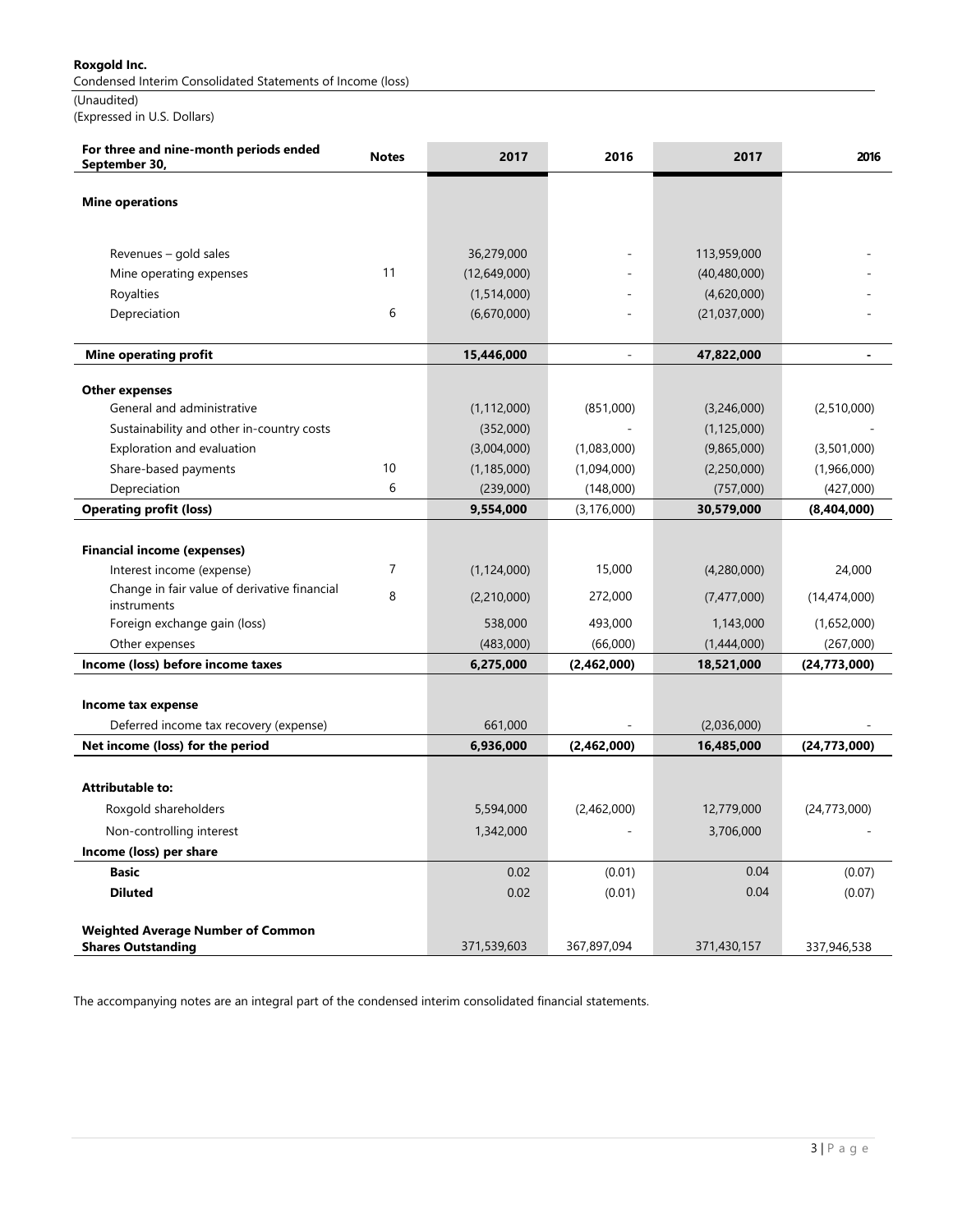Condensed Interim Consolidated Statements of Comprehensive Income (Loss)

(Unaudited)

(Expressed in U.S. Dollars)

| For periods ended September 30,                                                    | Three-months<br>2017 | <b>Three-months</b><br>2016 | Nine-months<br>2017 | Nine-months<br>2016 |
|------------------------------------------------------------------------------------|----------------------|-----------------------------|---------------------|---------------------|
|                                                                                    |                      |                             |                     |                     |
| Net income (loss)                                                                  | 6,936,000            | (2,462,000)                 | 16,485,000          | (24, 773, 000)      |
| Other item that may be reclassified<br>subsequently to the consolidated statements |                      |                             |                     |                     |
| of income (loss)                                                                   |                      |                             |                     |                     |
| Other comprehensive income (loss)                                                  |                      |                             |                     |                     |
| Currency translation adjustment                                                    | 724,000              | (550,000)                   | 1,433,000           | 2,490,000           |
| <b>Comprehensive income (loss)</b>                                                 | 7,660,000            | (3,012,000)                 | 17,918,000          | (22, 283, 000)      |
| <b>Attributable to:</b>                                                            |                      |                             |                     |                     |
| Roxgold shareholders                                                               | 6,318,000            | (3,012,000)                 | 14,212,000          | (22, 283, 000)      |
| Non-controlling interest                                                           | 1,342,000            |                             | 3,706,000           |                     |
|                                                                                    | 7,660,000            | (3,012,000)                 | 17,918,000          | (22, 283, 000)      |

The accompanying notes are an integral part of the condensed interim consolidated financial statements.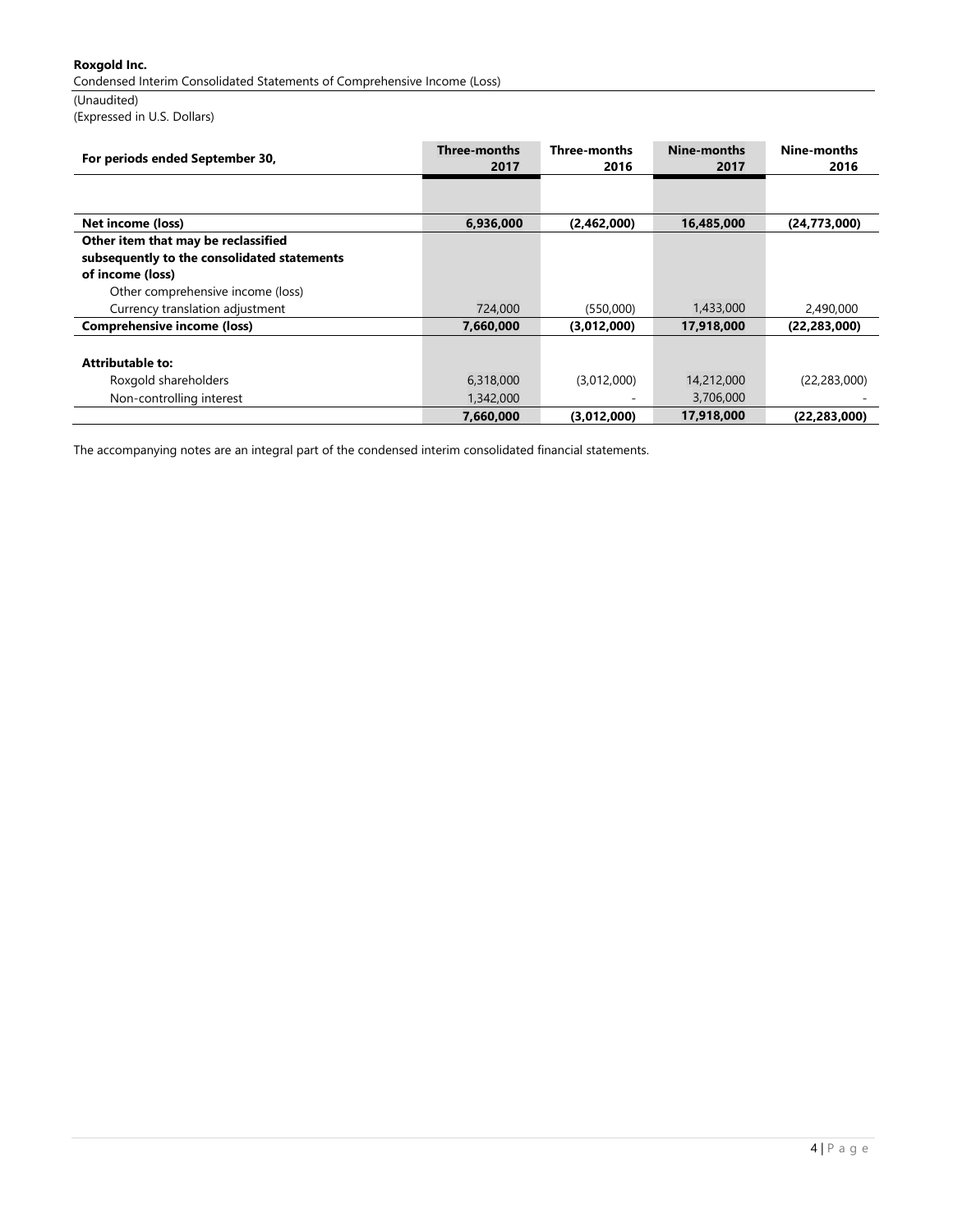Condensed Interim Consolidated Statements of Equity

(Unaudited) (Expressed in U.S. Dollars)

| For the nine-month periods ended September 30,      | 2017            | 2016            |
|-----------------------------------------------------|-----------------|-----------------|
|                                                     |                 |                 |
| <b>Share capital</b>                                |                 |                 |
| Balance – Beginning of year                         | 206,026,000     | 175,344,000     |
| Shares issued for bought deal or private placement  |                 | 16,759,000      |
| Share issuance costs                                |                 | (1,092,000)     |
| Shares issued for exercise of warrants              |                 | 10,429,000      |
| Shares issued for redemption of deferred share      |                 | 521,000         |
| Shares issued for exercise of options               | 387,000         | 2,132,000       |
| <b>Balance - End of Period</b>                      | 206,413,000     | 204,093,000     |
|                                                     |                 |                 |
| <b>Warrants</b>                                     |                 |                 |
| Balance – Beginning of period                       | 4,676,000       | 6,211,000       |
| Shares issued for exercise of warrants              |                 | (1,535,000)     |
| <b>Balance - End of Period</b>                      | 4,676,000       | 4,676,000       |
|                                                     |                 |                 |
| <b>Options</b>                                      |                 |                 |
| Balance – Beginning of period                       | 13,024,000      | 13,276,000      |
| Shares issued for exercise of options               | (122,000)       | (703,000)       |
| Share-based payments                                | 663,000         | 1,053,000       |
| <b>Balance - End of Period</b>                      | 13,565,000      | 13,626,000      |
|                                                     |                 |                 |
| <b>Restricted and deferred share units</b>          |                 |                 |
| Balance – Beginning of period                       | 4,306,000       | 3,637,000       |
| Share issued for redemption of deferred share units |                 | (521,000)       |
| Restricted and deferred share units                 | 1,587,000       | 1,397,000       |
| <b>Balance - End of Period</b>                      | 5,893,000       | 4,513,000       |
|                                                     |                 |                 |
| Accumulated other comprehensive income (loss)       |                 |                 |
| Balance - Beginning of period                       | 12,606,000      | 10,881,000      |
| Other comprehensive income                          | 1,433,000       | 2,490,000       |
| <b>Balance - End of Period</b>                      | 14,039,000      | 13,371,000      |
|                                                     |                 |                 |
| <b>Deficit</b>                                      |                 |                 |
| Balance - Beginning of period                       | (129, 326, 000) | (126, 815, 000) |
| Income (loss) attributable to Roxgold shareholders  | 12,779,000      | (24, 773, 000)  |
| <b>Balance - End of Period</b>                      | (116, 547, 000) | (151,588,000)   |
|                                                     |                 |                 |
| Total equity attributable to Roxgold shareholders   | 128,039,000     | 88,691,000      |
|                                                     |                 |                 |
| <b>Non-controlling interests</b>                    |                 |                 |
| Balance - Beginning of period                       | 1,440,000       |                 |
| Income attributable to non-controlling interests    | 3,706,000       |                 |
| <b>Balance - End of Period</b>                      | 5,146,000       |                 |
| <b>TOTAL EQUITY</b>                                 | 133,185,000     | 88,691,000      |

The accompanying notes are an integral part of the condensed interim consolidated financial statements.

Refer to Note 10 for further information on changes to equity.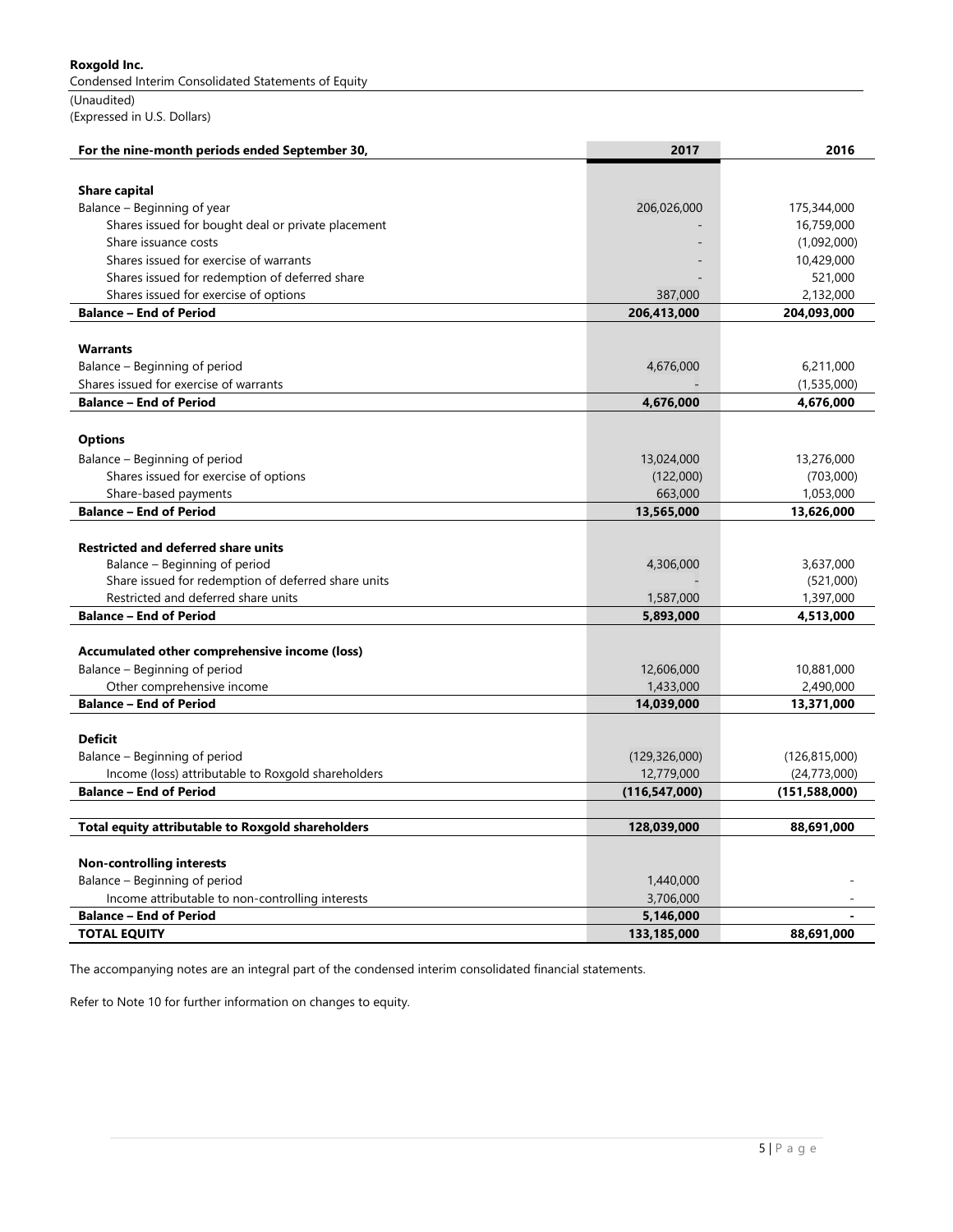Condensed Interim Consolidated Statements of Cash Flow

(Unaudited) (Expressed in U.S. Dollars)

| For the nine-month periods ended September 30,              | <b>Notes</b>   | 2017           | 2016           |
|-------------------------------------------------------------|----------------|----------------|----------------|
|                                                             |                |                |                |
|                                                             |                |                |                |
| <b>Operating activities</b><br>Income (loss) for the period |                | 16,485,000     | (24, 773, 000) |
| Items not affecting cash:                                   |                |                |                |
| Depreciation                                                | 6              | 21,794,000     | 427,000        |
| Share-based payments                                        | 10             | 2,250,000      | 1,966,000      |
| Change in fair value of derivative financial instruments    | 8              | 7,477,000      | 14,474,000     |
| ARO accretion                                               | 9              | 167,000        |                |
| Long-term debt accretion                                    | $\overline{7}$ | 1,551,000      |                |
| Deferred income tax                                         |                | 2,036,000      |                |
| Deferred revenue                                            |                | 1,091,000      |                |
| Settlement of hedging contracts                             | 8              | (1,954,000)    |                |
| Unrealized foreign exchange (gain) loss                     |                | (1, 143, 000)  | 1,652,000      |
|                                                             |                | 49,754,000     | (6, 254, 000)  |
| Changes in non-cash working capital                         |                | (13,856,000)   | (7, 397, 000)  |
|                                                             |                | 35,898,000     | (13,651,000)   |
|                                                             |                |                |                |
| <b>Financing activities</b>                                 |                |                |                |
| Proceeds from issuance of common shares                     | 10             |                | 16,759,000     |
| Proceeds from warrant exercise                              |                |                | 8,894,000      |
| Share issuance costs                                        | 10             |                | (1,092,000)    |
| Proceeds from stock option exercise                         | 10             | 266,000        | 1,429,000      |
| (Repayment) proceeds from long-term debt                    | $\overline{7}$ | (24,900,000)   | 23,160,000     |
| Financing fees                                              | $\overline{7}$ | (1,624,000)    | (175,000)      |
| Payments of finance lease obligations                       | 13             | (1,529,000)    | (1,443,000)    |
|                                                             |                | (27, 787, 000) | 47,532,000     |
|                                                             |                |                |                |
| <b>Investing activities</b>                                 |                |                |                |
| Acquisition of exploration and evaluation assets            | 6              |                | (66,000)       |
| Additions to property, plant and equipment                  | 6              | (22,814,000)   | (73,040,000)   |
| Restricted cash                                             | 9              | (511,000)      |                |
| Proceeds from pre-commercial production revenue             |                |                | 56,625,000     |
|                                                             |                | (23, 325, 000) | (16, 481, 000) |
| Net change in cash                                          |                | (15, 214, 000) | 17,400,000     |
|                                                             |                |                |                |
| Effect of foreign exchange rates on cash                    |                | 2,600,000      | 867,000        |
| Cash and cash equivalents, beginning of period              |                | 68,902,000     | 42,285,000     |
| Cash and cash equivalents, end of period                    |                | 56,288,000     | 60,552,000     |
|                                                             |                |                |                |
| Interest paid                                               |                | 3,482,000      |                |

Refer to note 12 for supplemental cash flow information

The accompanying notes are an integral part of the condensed interim consolidated financial statements.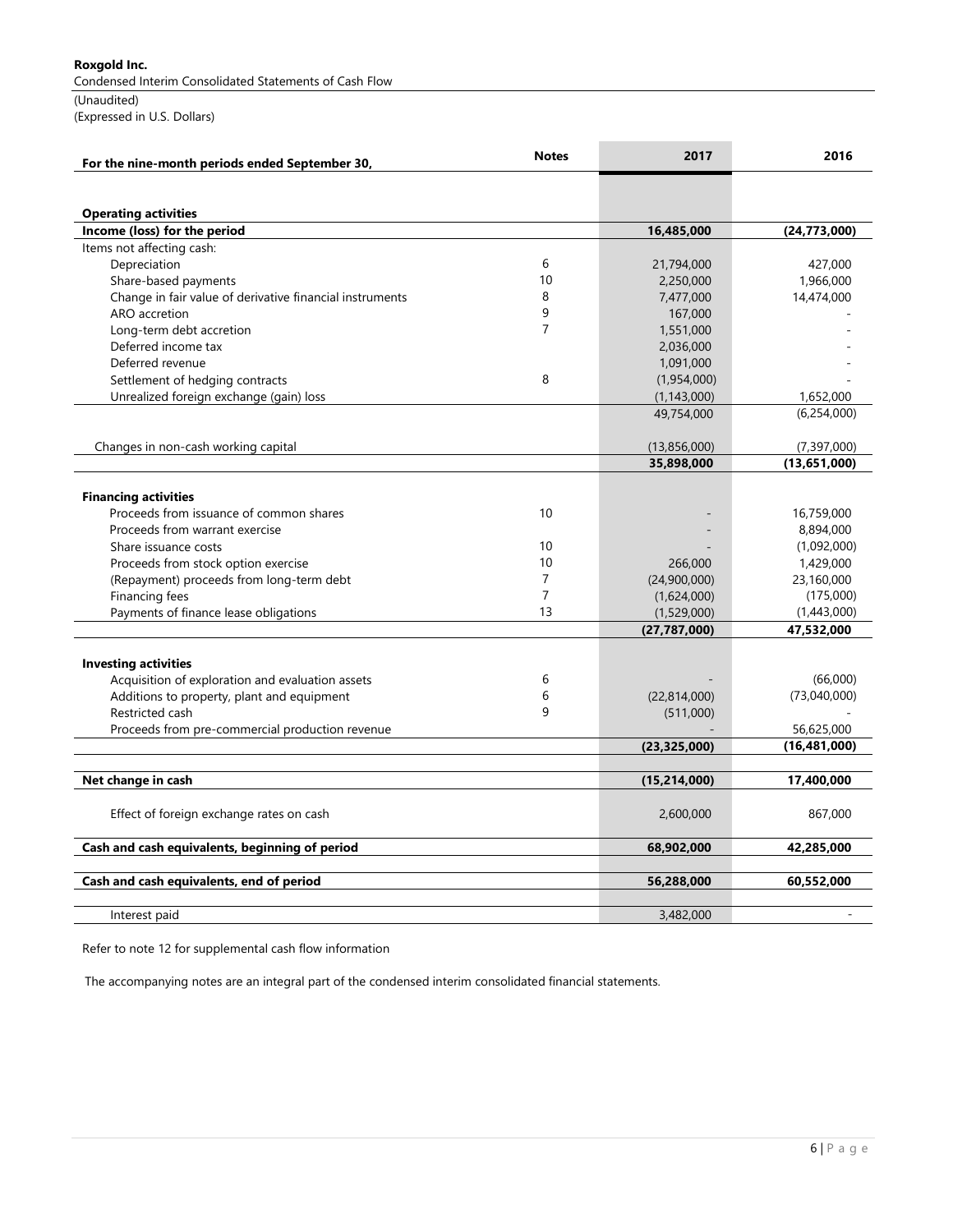## 1. Nature of operations

Roxgold Inc. (the "Company") is a Canadian-based gold mining company with its key asset, the Yaramoko Gold Mine, located in the Houndé greenstone belt of Burkina Faso, West Africa. The Company declared commercial production as of October 1, 2016. The Company is a reporting issuer in all provinces and territories of Canada other than Quebec and its common shares were listed for trading on the TSX Venture Exchange under the symbol "ROG" until March 29, 2017 and started trading on the Toronto Stock Exchange under the symbol "ROXG" on March 30, 2017. The Company trades as part of the Nasdaq International Designation program with the symbol OTC: ROGFF, with its corporate head office located at Suite 500, 360 Bay Street, Toronto, Ontario, M5H 2V6.

### 2. Summary of significant accounting policies

### A. Basis of measurement

These condensed interim consolidated financial statements have been prepared on a historical cost basis except for the revaluation of certain financial instruments to fair value. In addition, these condensed interim consolidated financial statements have been prepared using the accrual basis of accounting except for cash flow information.

#### B. Statement of compliance

The Company's condensed interim consolidated financial statements ("financial statements") have been prepared in accordance with International Financial Reporting Standards ("IFRS") applicable to the preparation of the interim statements, including IAS 34, Interim Financial Reporting, as issued by the International Accounting Standards Board ("IASB").

The accounting policies followed in these financial statements are consistent with those applied in the Company`s annual consolidated financial statements for the year ended December 31, 2016. These financial statements should be read in conjunction with the Company's annual consolidated financial statements for the year ended December 31, 2016, with the exception of the adopted accounting policies described below, which have been prepared according to IFRS as issued by IASB. The Board of Directors authorized for publication the condensed interim consolidated financial statements on November 14, 2017.

#### C. Segment reporting

The Company currently has two reportable segments: mining operations and the exploration and evaluation of mineral properties, located in Burkina Faso. Corporate includes the activities from the head office located in Toronto and the subsidiaries in the British Virgin Islands and Cayman Islands. Operating segments are reported in a manner consistent with the internal reporting provided to the chief operating decision-maker, who is responsible for allocating resources and assessing performance of the operating segments, and has been identified as the management team that makes strategic decisions.

#### D. New accounting standards issued and in effect

#### IAS 7, Statement of Cash Flows

In January 2016, the IASB issued amendments to IAS 7. The amendments are intended to clarify IAS 7 to improve information provided to users of financial statements about an entity's financing activities. They were effective for annual periods beginning on or after January 1, 2017, with earlier application being permitted. There has been no impact on the Company's consolidated financial statements.

#### E. New accounting standards issued but not yet in effect

A number of new standards, amendments to standards and interpretations applicable to the Company are not yet effective for the current accounting period and have not been applied in preparing these interim condensed consolidated financial statements. These include:

#### (i) IFRS 15 Revenue from Contracts with Customers

IFRS 15, Revenue from Contracts with Customers, which will replace IAS 18, Revenue, is effective for fiscal years ending on or after December 31, 2018 and is available for early adoption. The standard contains a single model that applies to contracts with customers. Revenue is recognized as control is passed to the customer, either at a point in time or over time. New estimates and judgmental thresholds have been introduced, which may affect the amount and/or timing of revenue recognized. The Company is still in the process of assessing the impact, if any, on the financial statements of this new standard.

#### (ii) IFRS 9, Financial Instruments

IFRS 9, Financial Instruments, replaces the guidance in IAS 39 that relates to the classification and measurement of financial instruments. IFRS 9 retains but simplifies the mixed measurement model and establishes three primary measurement categories for financial assets: amortized cost, fair value through other comprehensive income, and fair value through profit or loss. The standard introduces a new expected credit losses model that replaces the incurred loss impairment model used in IAS 39. For financial liabilities, there were no changes to classification and measurement except for the recognition of changes in own credit risk in other comprehensive income, for liabilities designated at fair value through profit or loss.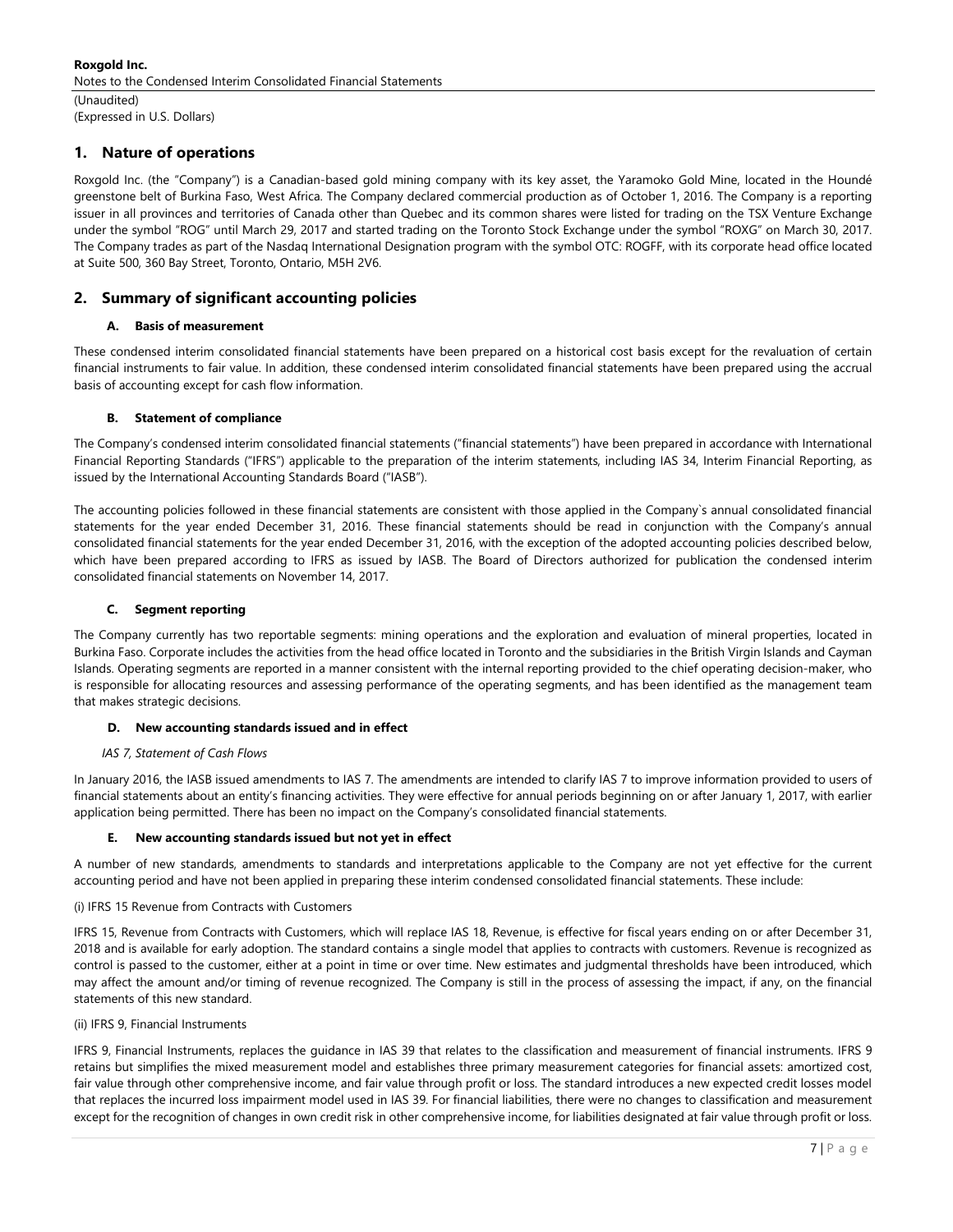(Unaudited) (Expressed in U.S. Dollars)

# 2. Summary of significant accounting policies (continued)

The standard is effective for accounting periods beginning on or after January 1, 2018. Early application is permitted. The Company is still in the process of assessing the impact, if any, on the financial statements of this new standard.

(iii) IFRS 16, Leases

The IASB has replaced IAS 17, Leases in its entirety with IFRS 16, Leases ("IFRS 16"), which will require lessees to recognize nearly all leases on the balance sheet to reflect their right to use an asset for a period of time and the associated liability to pay rentals. IFRS 16 is effective for annual periods commencing on or after January 1, 2019. The Company is still in the process of assessing the impact, if any, on the financial statements of this new standard.

### F. Critical accounting estimates and judgments

During 2017, the Company identified certain adjustments associated with its previously reported 2016 deferred income tax balances. These adjustments were recorded in 2017 and resulted in a tax recovery of \$2,400,000 in the nine-month period ended September 30, 2017.

### 3. Cash

As at September 30, 2017, cash on hand totalling \$56,288,000 (December 31, 2016: \$68,902,000) consisted of cash in bank chequing accounts. As at September 30, 2017, the Company's cash balance is comprised of \$24,909,000 U.S. Dollars, the West African Franc equivalent of €26,228,000 (\$30,982,000), \$11,000 Australian Dollars (\$9,000), and \$484,000 Canadian Dollars (\$388,000).

### 4. Receivables

As at September 30, 2017, receivables were mainly related to VAT (value added tax) receivable in Burkina Faso. They are non-interest bearing and they are generally settled within six to twelve months. During the three-month period ended September 30, 2017, the Company received its first VAT reimbursements totalling \$1.3 million.

### 5. Inventories

| As at                 | September 30, 2017 | <b>December 31, 2016</b> |
|-----------------------|--------------------|--------------------------|
|                       |                    |                          |
| Stockpiled ore        | 3,071,000          | 4,235,000                |
| Gold-in-circuit (GIC) | 627,000            | 1,558,000                |
| Doré bars             | 875,000            | -                        |
| Consumables inventory | 3,526,000          | 2,218,000                |
| <b>Total</b>          | 8,099,000          | 8,011,000                |

The amount of depreciation (cumulative) included within inventory at September 30, 2017 is \$922,000 (December 31, 2016 - \$1,354,000). The cost of inventory that was charged to expenses represents mostly mine operating expenses and essentially all of the depreciation of property, plant and equipment. \$527,000 and \$2,556,000 of net realizable value adjustments were recorded for stockpiled ore in the three and nine-months ended September 30, 2017, respectively (three and nine-months ended September 30, 2016 - \$nil).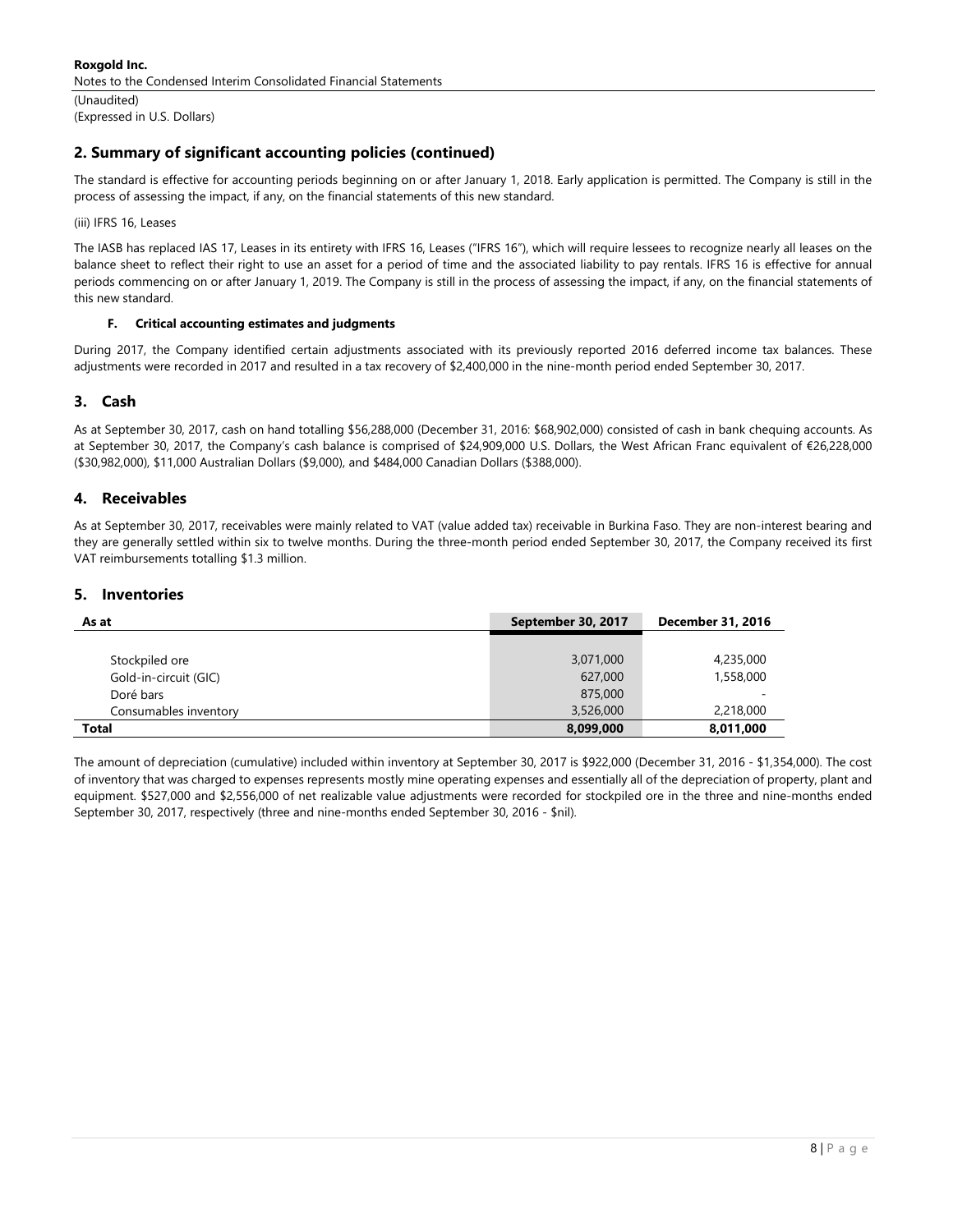Notes to the Condensed Interim Consolidated Financial Statements

# (Unaudited)

(Expressed in U.S. Dollars)

| 6. Property, plant and |  |
|------------------------|--|

| equipment                                 | <b>Furniture, mining</b><br>vehicles, and |                     |                            | Infrastructure, and<br>other development | <b>Exploration</b> |                                                |                |
|-------------------------------------------|-------------------------------------------|---------------------|----------------------------|------------------------------------------|--------------------|------------------------------------------------|----------------|
|                                           |                                           |                     |                            |                                          | and<br>evaluation  |                                                |                |
|                                           | computer<br>equipment                     | Processing<br>plant | <b>Underground</b><br>mine | costs                                    |                    | <b>Mineral properties</b><br>under development | <b>TOTAL</b>   |
| <b>COST</b>                               |                                           |                     |                            |                                          | costs              |                                                |                |
| As at December 31, 2015                   | 11,466,000                                |                     |                            | 4,376,000                                |                    |                                                | 113,957,000    |
|                                           |                                           |                     |                            |                                          |                    | 98,115,000                                     |                |
| Pre-commercial production revenue         |                                           |                     |                            |                                          |                    | (56,625,000)                                   | (56,625,000)   |
| Mining operating expenses                 |                                           |                     |                            |                                          |                    | 14,728,000                                     | 14,728,000     |
| Royalties                                 |                                           |                     |                            |                                          |                    | 2,730,000                                      | 2,730,000      |
| Sustainability and other in-country costs |                                           |                     |                            |                                          |                    | 460,000                                        | 460,000        |
| Underground mine development              |                                           |                     |                            |                                          |                    | 11,097,000                                     | 11,097,000     |
| Other additions                           | 682,000                                   |                     | 6,971,000                  | 263,000                                  | 66,000             | 56,126,000                                     | 64,108,000     |
| Foreign exchange                          | 11,000                                    |                     |                            |                                          |                    | 89,000                                         | 100,000        |
| Transfers                                 |                                           | 39,409,000          | 30,045,000                 | 43,551,000                               |                    | (118, 604, 000)                                | (5,599,000)    |
| As at December 31, 2016                   | 12,159,000                                | 39,409,000          | 37,016,000                 | 48,190,000                               | 66,000             | 8,116,000                                      | 144,956,000    |
| Additions                                 | 1,145,000                                 | 18,000              | 23,175,000                 | 2,037,000                                |                    | 1,405,000                                      | 27,780,000     |
| Foreign exchange                          | 48,000                                    |                     |                            | 296,000                                  |                    | 1,000                                          | 345,000        |
| Transfers                                 |                                           |                     |                            | 9,522,000                                |                    | (9,522,000)                                    |                |
| As at September 30, 2017                  | 13,352,000                                | 39,427,000          | 60,191,000                 | 60,045,000                               | 66,000             |                                                | 173,081,000    |
|                                           |                                           |                     |                            |                                          |                    |                                                |                |
| <b>ACCUMULATED DEPRECIATION</b>           |                                           |                     |                            |                                          |                    |                                                |                |
| As at December 31, 2015                   | (2,012,000)                               | $\blacksquare$      |                            | (104,000)                                | $\blacksquare$     | $\blacksquare$                                 | (2, 116, 000)  |
| Additions                                 | (2,899,000)                               | (1,644,000)         | (1,614,000)                | (2,075,000)                              |                    |                                                | (8,232,000)    |
| Foreign exchange                          | (11,000)                                  |                     |                            |                                          |                    |                                                | (11,000)       |
| As at December 31, 2016                   | (4,922,000)                               | (1,644,000)         | (1,614,000)                | (2, 179, 000)                            | $\blacksquare$     |                                                | (10, 359, 000) |
| Additions                                 | (2,705,000)                               | (5,010,000)         | (7,329,000)                | (6,310,000)                              | ÷.                 |                                                | (21, 354, 000) |
| Foreign exchange                          | (40,000)                                  |                     |                            | (30,000)                                 |                    |                                                | (70,000)       |
| As at September 30, 2017                  | (7,667,000)                               | (6,654,000)         | (8,943,000)                | (8,519,000)                              | $\blacksquare$     |                                                | (31,783,000)   |
|                                           |                                           |                     |                            |                                          |                    |                                                |                |
| <b>NET BOOK VALUE</b>                     |                                           |                     |                            |                                          |                    |                                                |                |
| Cost                                      | 12,159,000                                | 39,409,000          | 37,016,000                 | 48,190,000                               | 66,000             | 8,116,000                                      | 144,956,000    |
| Accumulated depreciation                  | (4,922,000)                               | (1,644,000)         | (1,614,000)                | (2, 179, 000)                            |                    |                                                | (10, 359, 000) |
| Net book value as at December 31, 2016    | 7,237,000                                 | 37,765,000          | 35,402,000                 | 46,011,000                               | 66,000             | 8,116,000                                      | 134,597,000    |
|                                           |                                           |                     |                            |                                          |                    |                                                |                |
| Cost                                      | 13,352,000                                | 39,427,000          | 60,191,000                 | 60,045,000                               | 66,000             |                                                | 173,081,000    |
| Accumulated depreciation                  | (7,667,000)                               | (6,654,000)         | (8,943,000)                | (8,519,000)                              |                    |                                                | (31,783,000)   |
| Net book value as at September 30, 2017   | 5,685,000                                 | 32,773,000          | 51,248,000                 | 51,517,000                               | 66,000             |                                                | 141,298,000    |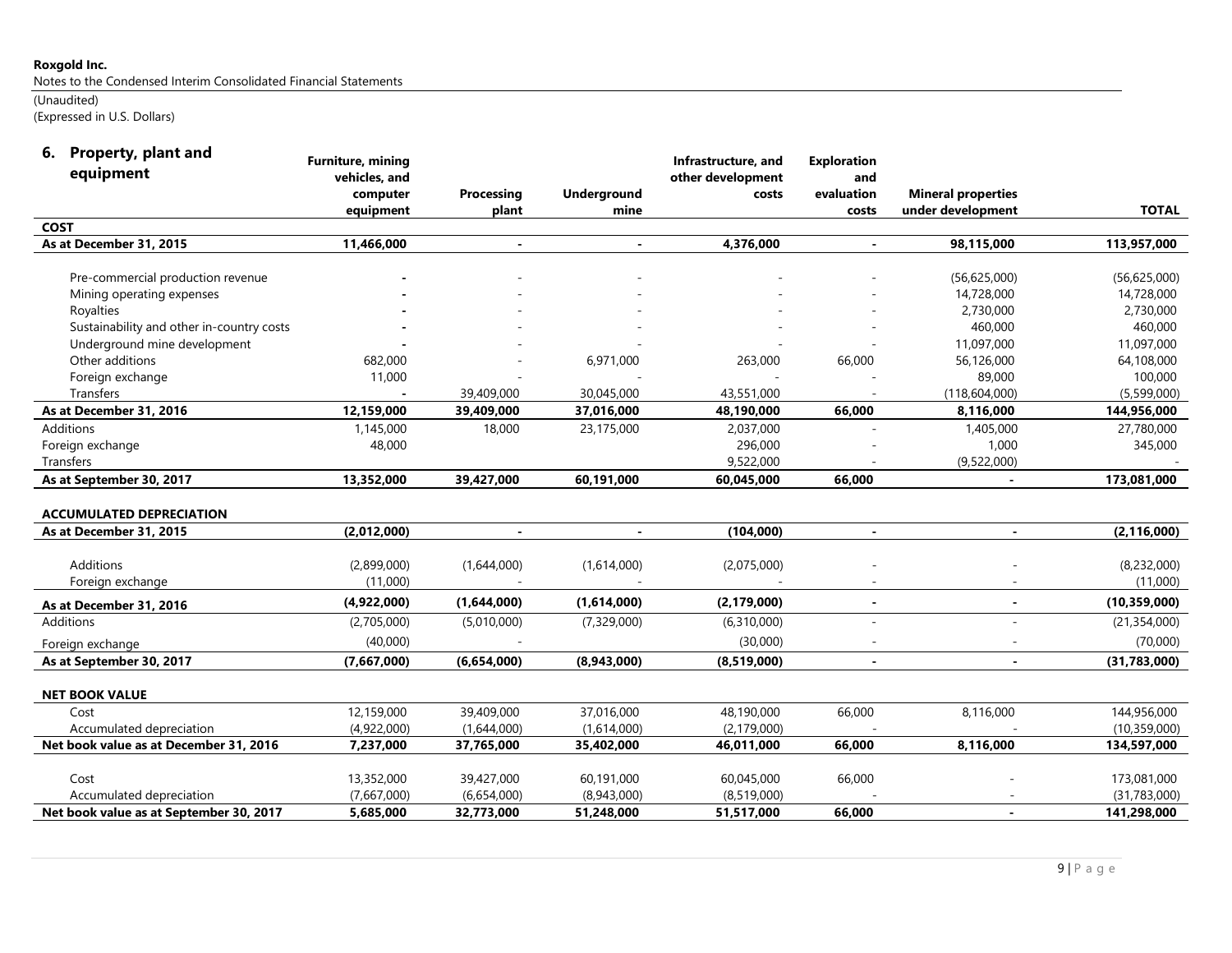# 6. Property, plant and equipment (continued)

The net book value of the assets held in Canada and in Burkina Faso totalled \$99,000 and \$141,199,000, respectively, as at September 30, 2017, (December 31, 2016: \$120,000 and \$134,477,000, respectively). Included under mining equipment are assets under finance leases at a net book value of \$3,947,000 (December 31, 2016: \$5,338,000). This lease is not in the legal form of a finance lease but is considered a finance lease based on its terms and conditions (note 13). For the nine-month period ended September 30, 2017, depreciation for assets under finance leases totalling \$2,042,000 (September 30, 2016: \$nil) were expensed in the statement of income (loss), and depreciation for assets under finance leases totalling \$nil (September 30, 2016: \$1,739,000) has been capitalized to mineral properties under development.

# 7. Long-term debt

| As at                      | September 30, 2017 | <b>December 31, 2016</b> |
|----------------------------|--------------------|--------------------------|
|                            |                    |                          |
|                            |                    |                          |
|                            |                    |                          |
| Opening balance            | 71,068,000         | 47,878,000               |
| Add: loan proceeds         |                    | 23,160,000               |
| Deduct: loan repayments    | (24,900,000)       |                          |
| Deduct: transaction costs  | (1,624,000)        | (2, 162, 000)            |
| Add: accretion             | 1,551,000          | 2,192,000                |
| <b>Ending balance</b>      | 46,095,000         | 71,068,000               |
|                            |                    |                          |
| Less: current portion      | (8,419,000)        | (17,766,000)             |
| <b>Non-current portion</b> | 37,676,000         | 53,302,000               |

In June 2015, the Company signed an agreement with Société Générale Corporate & Investment Banking and BNP Paribas (collectively the "Banks") for a credit facility of \$75 million (the "Credit Facility"), with a requirement that the Company fund a \$15 million cost overrun account. The Credit Facility had a six-year loan term that will bear interest at a rate of LIBOR plus 4.25% to 4.75%. The Credit Facility encompassed a hedging component of 65,000 ounces of gold, or approximately 8.5% of the Yaramoko project's current reserves, over the life of the loan. The Credit Facility was also supported by secured guarantees from the Company and each of its material subsidiaries.

On January 19, 2017, the Company made an early repayment of \$15 million on the Credit Facility and amended its term, reducing it to a \$60 million credit facility (the "Amended Facility"), amortizing on a quarterly basis, maturing in June 2021, with an interest rate of LIBOR plus 3.75%. Several key requirements of the Credit Facility, such as the requirement for a \$15 million cost overrun account, are no longer in place.

The Amended Facility, similar to the Credit Facility, includes covenants customary for a transaction of this nature, including the following financial and operational covenants (all maintained as of September 30, 2017):

- i) Maintaining a loan life ratio of at least 130%;
- ii) Maintaining a historical debt service coverage ratio greater than or equal to 120% at all times;
- iii) Maintaining a projected debt service coverage ratio greater than or equal to 120% at all times; and
- iv) Maintaining proven and probable reserves greater than or equal to 25% at the final payment date compared to the proven and probable reserve at the first drawdown date.

As the change in future payment terms expected was determined to not be substantial, the amendment was recorded as a debt modification. Accordingly, the effective interest rate on the Credit Facility was recalculated at the amendment date based on the carrying value of the Amended Facility, and its expected future payment terms, and no gain or loss was recorded within the Company's consolidated statement of income (loss).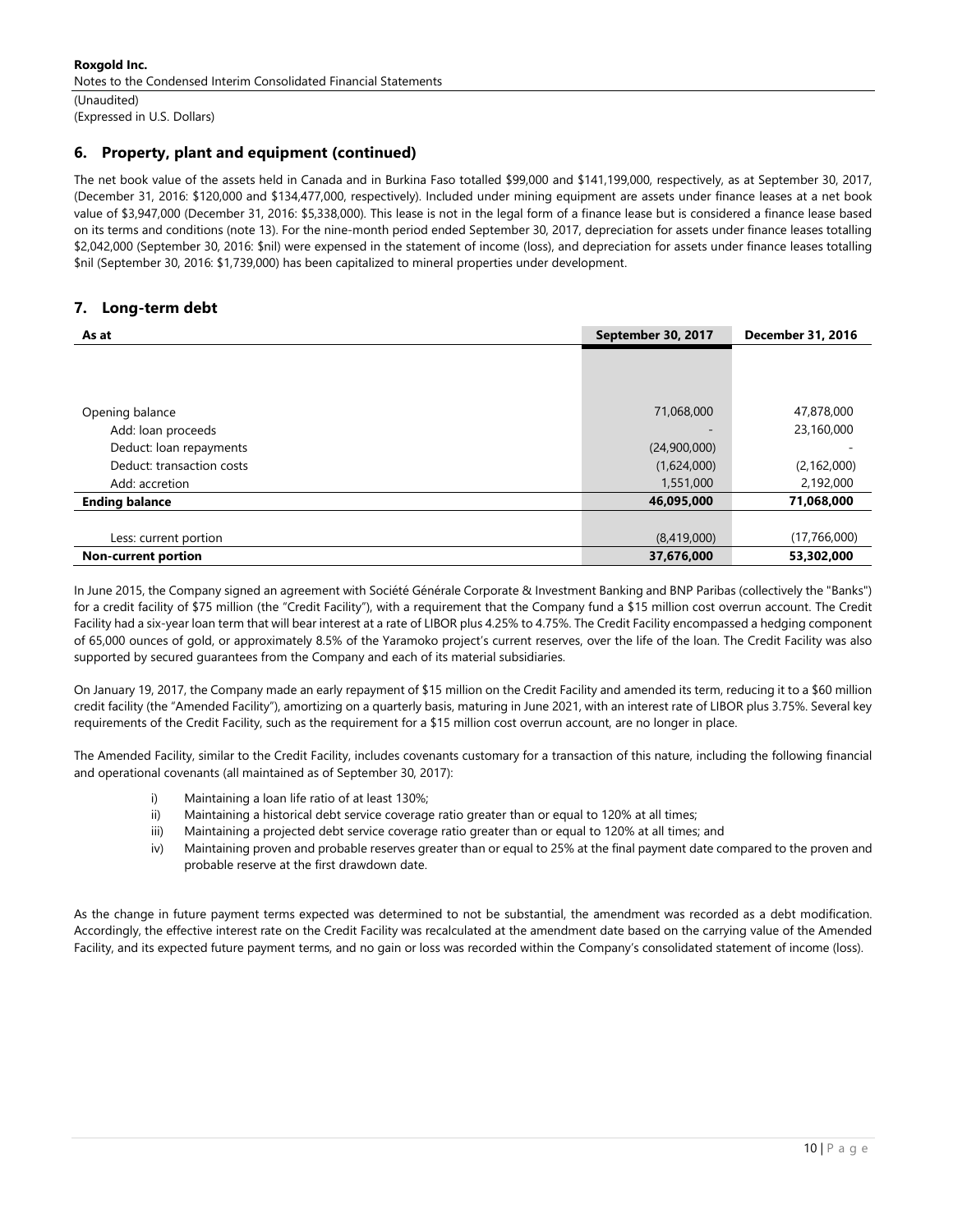Roxgold Inc. Notes to the Condensed Interim Consolidated Financial Statements

(Unaudited) (Expressed in U.S. Dollars)

### 7. Long-term debt (continued)

The remaining repayment schedule is based on a percentage of the Amended Facility as follows:

| <b>Repayment Date</b> | % of total Amended Facility |
|-----------------------|-----------------------------|
|                       |                             |
| December 31, 2017     | 5.50%                       |
| March 31, 2018        | 3.00%                       |
| June 30, 2018         | 4.00%                       |
| September 30, 2018    | 2.75%                       |
| December 31, 2018     | 4.25%                       |
| March 31, 2019        | 6.00%                       |
| June 30, 2019         | 5.25%                       |
| September 30, 2019    | 4.25%                       |
| December 31, 2019     | 5.75%                       |
| March 31, 2020        | 6.00%                       |
| June 30, 2020         | 5.50%                       |
| September 30, 2020    | 6.50%                       |
| December 31, 2020     | 9.25%                       |
| March 31, 2021        | 7.50%                       |
| June 30, 2021         | 8.00%                       |

During the nine-month period ended September 30, 2017, the Company made repayments of the Amended Facility totalling \$9,900,000 as per the repayment schedule. This is in addition to the \$15 million repayment to the Credit Facility prior to the amendment. For the nine-month period ended September 30, 2017, the Company had incurred fees of \$1,624,000 (September 30, 2016 – \$6,251,000), which consisted primarily of legal and advisory fees and other financing expenses with respect to the Amended Facility described above. These were recorded against the carrying value of the Amended Facility and will be amortized to the Company's statement of income(loss) using the effective interest method.

For the nine-month period ended September 30, 2017, interest and accretion totalling \$3,855,000 (September 30, 2016 -\$nil) were expensed in the Company's condensed interim consolidated statement of income (loss). For the nine-month period ended September 30, 2017, interest and accretion totalling \$nil (September 30, 2016- \$3,165,000) were capitalized to Property, Plant, and Equipment.

As at September 30, 2017, the Company is committed to minimum future principal and interest payments for the Amended Facility, as follows:

|                                                | Long-term debt |
|------------------------------------------------|----------------|
| Remaining of the year ending December 31, 2017 | \$3,770,000    |
| Year ending December 31, 2018                  | \$10,044,000   |
| Year ending December 31, 2019                  | \$14,006,000   |
| Year ending December 31, 2020                  | \$17,112,000   |
| Thereafter                                     | \$9,432,000    |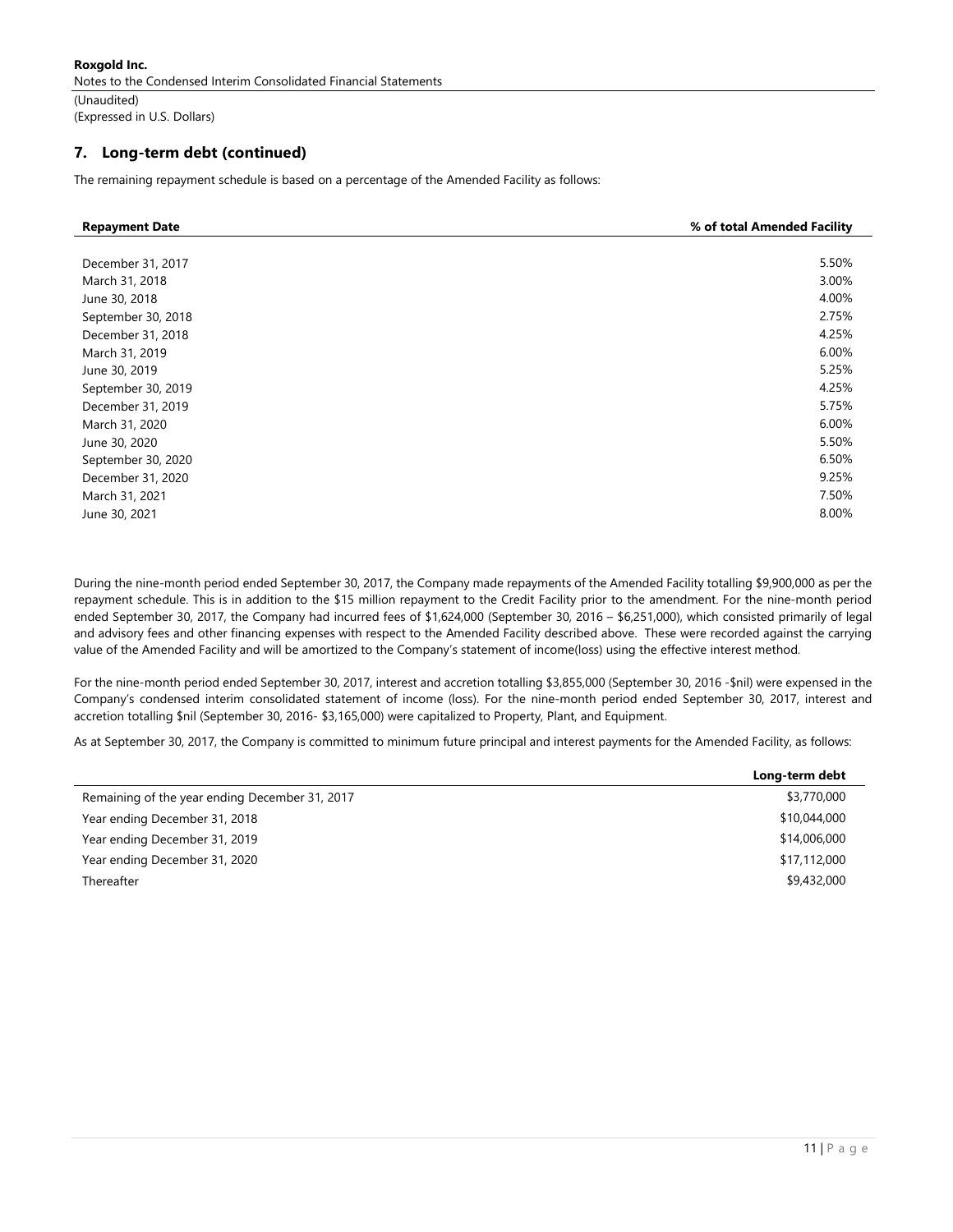## 8. Derivative financial instruments

The execution of a hedging program was completed in July 2015 as a condition precedent to the drawdown of the Credit Facility (note 7). The hedging program comprised of the forward sale of 65,000 ounces of gold, at an average price of US\$1,052 per ounce, which is to be settled on a monthly basis from January 2017 to March 2021.

For the nine-month period ended September 30, 2017, the Company recognized a change in the fair value of derivative financial instruments of \$7,477,000 (September 30, 2016 - \$14,474,000) in its condensed interim consolidated statement of income (loss). During the nine-month period ended September 30, 2017, the Company redeemed the first nine monthly hedging contracts totalling \$2,291,000 of which \$1,954,000 was settled (September 30, 2016 - \$nil).

The fair value of instruments not traded in an active market is determined by using valuation techniques. These valuation techniques maximize the use of observable market data where it is available and rely as little as possible on the Company's specific estimates. If all significant inputs required to measure the fair value of an instrument are observable, the instrument is included in Level 2. As at September 30, 2017, the derivative financial instruments have been classified as Level 2 financial instruments according to the Company's fair value hierarchy. The fair value of these instruments is determined using discounted future cash flows based on the forward gold curve.

There were no transfers between Level 1, Level 2 and Level 3 as at September 30, 2017.

| As at                                          | September 30, 2017 | <b>December 31, 2016</b> |
|------------------------------------------------|--------------------|--------------------------|
|                                                |                    |                          |
|                                                |                    |                          |
| Opening balance                                | 7,853,000          | 2,059,000                |
| Change in fair value of derivatives            | 7,477,000          | 5,667,000                |
| Redemption of derivative financial instruments | (2,291,000)        |                          |
| Foreign exchange                               |                    | 127,000                  |
| <b>Ending balance</b>                          | 13,039,000         | 7,853,000                |
|                                                |                    |                          |
| Less: Current portion                          | (3,556,000)        | (1,563,000)              |
| <b>Non-current portion</b>                     | 9,483,000          | 6,290,000                |

### 9. Asset retirement obligations

The Company recognizes a provision related to its constructive and legal obligations in Burkina Faso to restore its Yaramoko property. As at September 30, 2017, the Company recorded a provision for mine rehabilitation of \$2,529,000 (December 31, 2016 - \$2,362,000). A related accretion expense of \$167,000 for the nine-month period ended September 30, 2017, (September 30, 2016 - \$nil) was recorded in the Company's condensed interim consolidated statement of income (loss).

| As at                 | September 30, 2017       | <b>December 31, 2016</b> |
|-----------------------|--------------------------|--------------------------|
|                       |                          |                          |
|                       |                          |                          |
| Opening balance       | 2,362,000                | 1,078,000                |
| Additions             | $\overline{\phantom{a}}$ | 1,229,000                |
| Add: accretion        | 167,000                  | 55,000                   |
| <b>Ending balance</b> | 2,529,000                | 2,362,000                |

In January 2017, the Company established a bank account in Burkina Faso which is restricted solely for the purpose of future restoration costs of its Yaramoko property. At September 30, 2017, the restricted cash balance totalled €433,000 (\$511,000).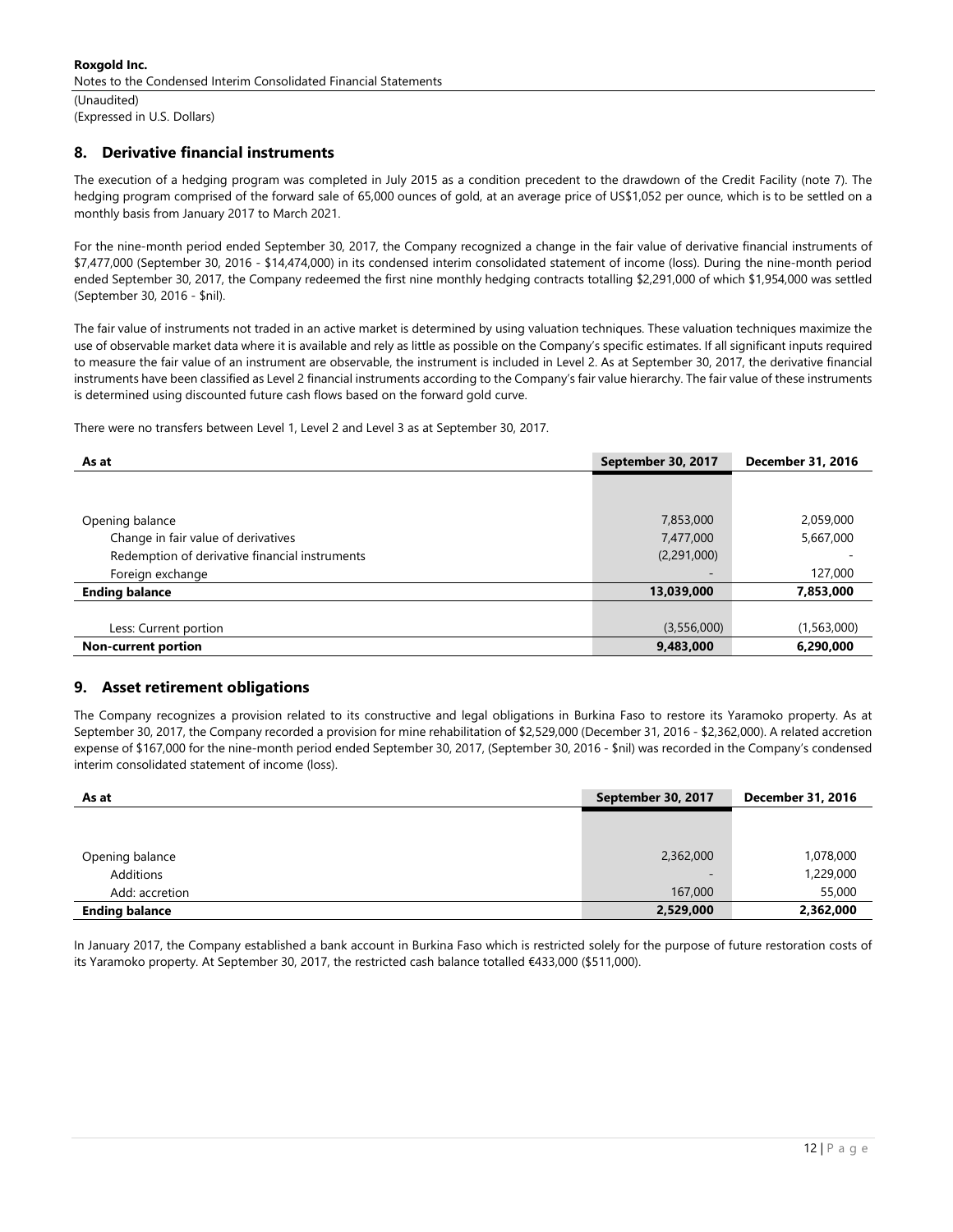Roxgold Inc. Notes to the Condensed Interim Consolidated Financial Statements

(Unaudited) (Expressed in U.S. Dollars)

### 10. Share capital and reserves

| For the nine-month periods ended September 30,       | 2017                     | 2016        |
|------------------------------------------------------|--------------------------|-------------|
| <b>Shares</b>                                        |                          |             |
| Balance – Beginning of period                        | 371,078,762              | 324,081,829 |
| Shares issued for bought deal or private placement   | $\overline{\phantom{a}}$ | 28,750,000  |
| Shares issued for exercise of warrants               | $\sim$                   | 12,891,676  |
| Shares issued for exercise of options                | 540,334                  | 2,922,323   |
| Shares issued for redemption of deferred share units | $\overline{\phantom{a}}$ | 977.034     |
| <b>Balance - End of period</b>                       | 371,619,096              | 369,622,862 |

#### A. Authorized

The authorized share capital of the Company is comprised of an unlimited number of voting common shares.

#### B. Share issuances

During the nine-month period ended September 30, 2017, the Company issued 540,334 shares pursuant to the exercise of stock options with a weighted average exercise price of \$0.49 (C\$0.64) per share, for total net proceeds of \$266,000 (C\$348,000). At the time the options were exercised the weighted average share price was \$1.09 (C\$1.43).

On March 8, 2016, pursuant to a bought deal equity financing (the "Financing"), the Company issued 28,750,000 common share at a purchase price of \$0.58 (C\$0.80) per common share for gross proceeds of \$16,759,000 (C\$23.0 million). The Company incurred \$1,092,000 in professional fees, commissions and other share issuance costs in connection with the Financing.

Between April 7, 2016 and September 30, 2016, the Company issued 2,922,323 shares pursuant to the exercise of various stock options with a weighted average exercise price \$0.49 (C\$0.64) per share, for total net proceeds of \$1,429,000 (C\$1.9 million). At the options were exercised, the weighted average closing share price was \$1.13 (C\$1.49.).

On July 14, 2016, the Company issued 12,891,676 common shares pursuant to the exercise of all outstanding warrants, at an exercise price of \$0.69 (C\$0.90) per share, for total proceeds of \$8,894,000 (C\$11.6 million)

Between July 8, 2016 and August 17, 2016, the Company issued 977,034 common shares upon the redemption of deferred share units.

#### C. Share-based payments

A summary of the share-based payment expenses is detailed as follows:

| For the periods ended September 30,                                                 | Three-month<br>2017 | Three-month<br>2016  | Nine-month<br>2017 | Nine-month<br>2016   |
|-------------------------------------------------------------------------------------|---------------------|----------------------|--------------------|----------------------|
|                                                                                     |                     |                      |                    |                      |
|                                                                                     |                     |                      |                    |                      |
| Stock options costs                                                                 | 195,000             | 263,000              | 663,000            | 1,054,000            |
| Stock options costs capitalized to Mineral properties<br>under development          |                     | (104,000)            |                    | (509,000)            |
| Stock options costs – expensed                                                      | 195,000             | 159,000              | 663,000            | 545,000              |
| Deferred share units costs - expensed                                               | 695,000             | 729,000              | 666,000            | 1,039,000            |
| Performance share units costs - expensed                                            | 80,000              |                      | 186,000            |                      |
| Restricted share units costs<br>Restricted share units costs capitalized to Mineral | 215,000             | 375,000<br>(169,000) | 735,000            | 729,000<br>(347,000) |
| properties under development                                                        | 215,000             | 206,000              | 735,000            | 382,000              |
| Restricted share units costs - expensed<br>Total share-based payments expensed      | 1,185,000           | 1,094,000            | 2,250,000          | 1,966,000            |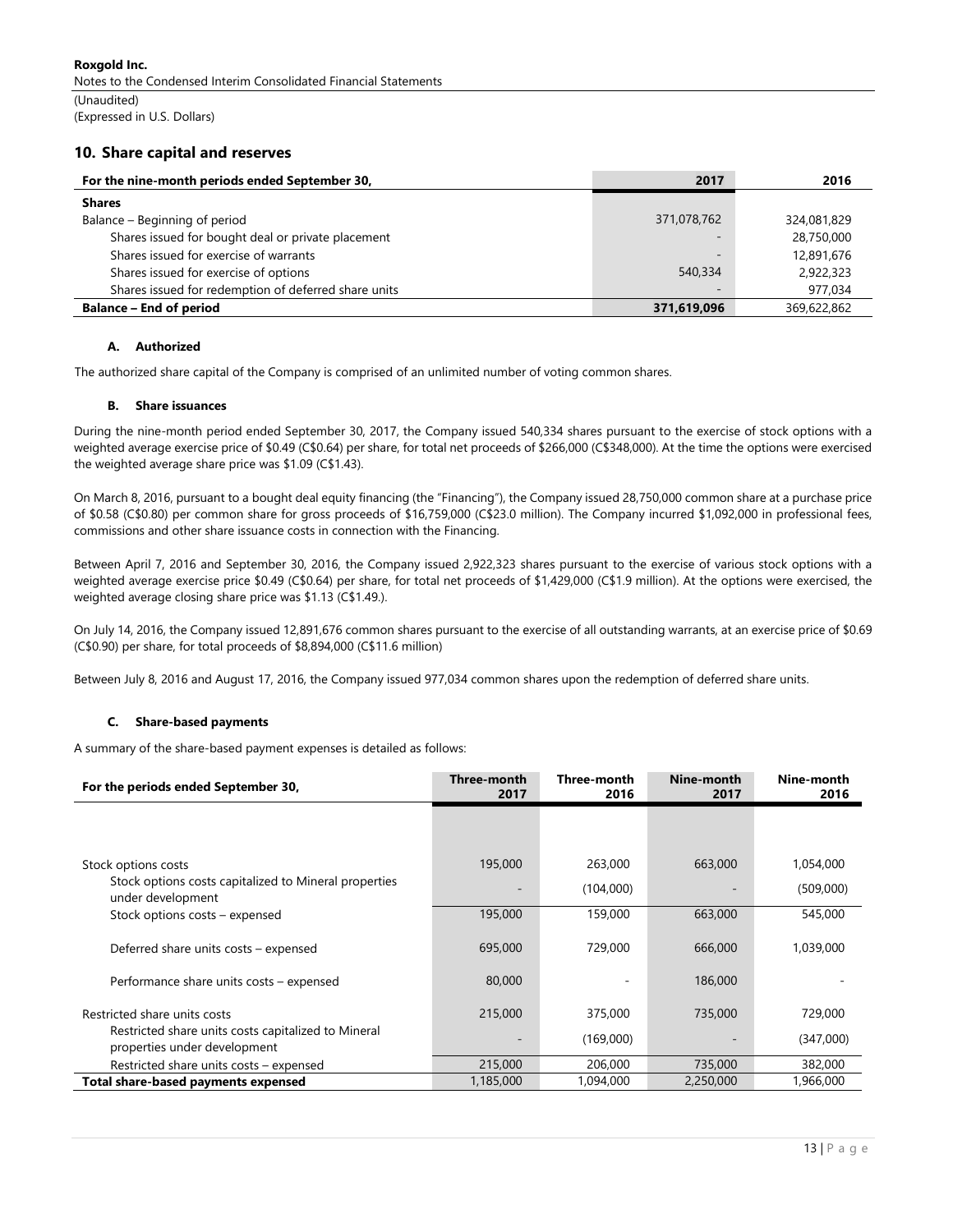Roxgold Inc. Notes to the Condensed Interim Consolidated Financial Statements (Unaudited)

(Expressed in U.S. Dollars)

### 10. Share capital and reserves (continued)

### D. Stock options

A summary of the Company's stock option activities for the nine-month period ended September 30, 2017, is presented below:

|                                         |               | Weighted<br>average |
|-----------------------------------------|---------------|---------------------|
|                                         | Number of     | exercise price      |
|                                         | stock options | $$$ (CAD)           |
|                                         |               |                     |
| <b>Balance as at December 31, 2016</b>  | 10,714,003    | 0.75                |
| Granted                                 | 2,062,499     | 1.50                |
| Exercised                               | (540, 334)    | 0.65                |
| Expired                                 | (100,000)     | 2.00                |
| Forfeited                               | (150,000)     | -                   |
| <b>Balance as at September 30, 2017</b> | 11,986,168    | 0.86                |

During the nine-month period ended September 30, 2017, the Company granted 2,062,499 options to employees (September 30, 2016: 5,100,000 options) with a fair value of \$1,088,000 (C\$1,441,000) (September 30, 2016: \$1,558,000). One-third of the options granted vest over each of the next 12, 24, and 36-month periods, respectively. The exercise price of the options was equal to the market price on the grant date.

The following assumptions were used for the Black-Scholes valuation of stock options granted during the nine-month periods ended September 30, 2017, and 2016, respectively.

| For the nine-month periods ended September 30, | 2017             | 2016                 |
|------------------------------------------------|------------------|----------------------|
|                                                |                  |                      |
| Dividend rate                                  | 0%               | $0\%$                |
| Expected annualized volatility                 | 54%              | 59-60%               |
| Risk free interest rate                        | 1.05%            | 0.60%-0.71%          |
| Expected life of stock options (years)         |                  |                      |
| Weighted average fair value of options granted | \$0.70 (C\$0.93) | $$0.30$ (C $$0.40$ ) |

Expected annualized volatility was based on the Company's historical volatility. As at September 30, 2017, the Company had the following stock options outstanding:

| <b>Expiry date</b> | <b>Number of stock</b><br>options<br>outstanding | Number of stock<br>options vested | <b>Exercise price</b><br>\$CAD | <b>Weighted average</b><br>number of years to<br>expiry |
|--------------------|--------------------------------------------------|-----------------------------------|--------------------------------|---------------------------------------------------------|
| October 4, 2017    | 200,000                                          | 200,000                           | 0.96                           | 0.01                                                    |
| December 18, 2017  | 625,000                                          | 625,000                           | 0.75                           | 0.22                                                    |
|                    | 400,001                                          | 400,000                           | 0.61                           | 0.97                                                    |
| September 19, 2018 |                                                  |                                   |                                | 1.26                                                    |
| January 3, 2019    | 100,002                                          | 100,000                           | 0.49                           |                                                         |
| January 23, 2019   | 680,000                                          | 680,000                           | 0.55                           | 1.32                                                    |
| April 25, 2019     | 150,000                                          | 150,000                           | 0.67                           | 1.57                                                    |
| October 2, 2019    | 100,000                                          | 100,000                           | 0.76                           | 2.01                                                    |
| December 8, 2019   | 200,333                                          | 200,333                           | 0.61                           | 2.19                                                    |
| January 19, 2020   | 250,000                                          | 250,000                           | 0.65                           | 2.30                                                    |
| February 2, 2020   | 2,525,000                                        | 2,525,000                         | 0.70                           | 2.34                                                    |
| April 2, 2020      | 150,000                                          | 150,000                           | 0.59                           | 2.51                                                    |
| August 13, 2020    | 200,000                                          | 200,000                           | 0.72                           | 2.87                                                    |
| January 4, 2021    | 3,718,334                                        | 2,343,334                         | 0.69                           | 3.27                                                    |
| May 18, 2021       | 225,000                                          | 150,000                           | 1.20                           | 3.63                                                    |
| June 9, 2021       | 100,000                                          | 66,667                            | 1.41                           | 3.69                                                    |
| August 22, 2021    | 300,000                                          | 200,000                           | 1.60                           | 3.90                                                    |
| January 19, 2022   | 2,062,498                                        |                                   | 1.50                           | 4.31                                                    |
|                    | 11,986,168                                       | 8,340,334                         | 0.86                           | 2.78                                                    |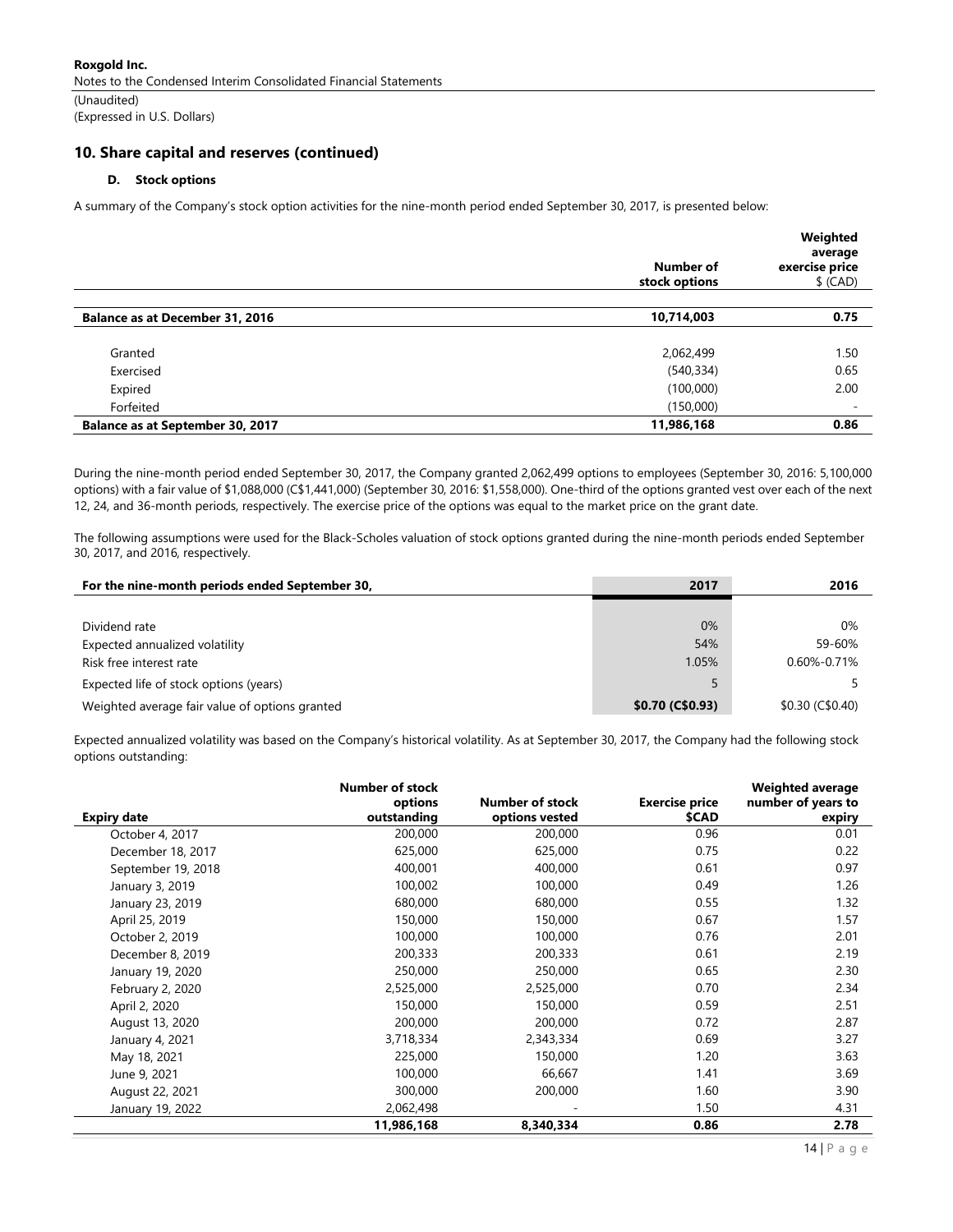### 10. Share capital and reserves (continued)

### E. Deferred share units (DSU)

The following table reflects the continuity of deferred share units for the nine-month period ended September 30, 2017:

|                                         | Number of<br>instruments |
|-----------------------------------------|--------------------------|
| <b>Balance as at December 31, 2016</b>  | 3,305,180                |
| Granted                                 | 769.912                  |
| <b>Balance as at September 30, 2017</b> | 4,075,092                |

As at September 30, 2017, all DSUs were vested and 3,752,510 units had a dilutive impact as the remaining DSUs totalling 322,581 units are to be settled in cash.

#### F. Restricted share units (RSU)

During the nine-month period ended September 30, 2017, the Company granted 646,667 RSUs to employees. One-third of the RSUs granted vest over each of the next 12, 24, and 36-month periods, respectively. The following table reflects the continuity of RSUs for the nine-month period ended September 30, 2017:

|                                         | Number of   |
|-----------------------------------------|-------------|
|                                         | instruments |
| <b>Balance as at December 31, 2016</b>  | 3,715,000   |
| Granted                                 | 646.667     |
| Forfeited                               | (96.667)    |
| <b>Balance as at September 30, 2017</b> | 4,265,000   |

| Expiry date                             | Number of<br>instruments | Number of<br>instruments vested | <b>Weighted average</b><br>number of years to<br>expiry |
|-----------------------------------------|--------------------------|---------------------------------|---------------------------------------------------------|
| December 31, 2017                       | 3,325,000                | 2,605,000                       | 0.25                                                    |
| December 31, 2018                       | 390,000                  | 390,000                         | 1.25                                                    |
| December 1, 2020                        | 550,000                  |                                 | 3.17                                                    |
| <b>Balance as at September 30, 2017</b> | 4,265,000                | 2,995,000                       | 0.73                                                    |

During the nine-month period ended September 30, 2017, the Company granted 825,000 performance share units ("PSUs") to senior management. The Board of Directors determine the performance vesting criteria. The PSUs provide the right to receive an award payout multiplied by a payout factor on the performance condition measurement date set as January 19, 2020. The following table reflects the continuity of PSUs for the nine-month period ended September 30, 2017:

|                                         | Number of<br>instruments |
|-----------------------------------------|--------------------------|
| <b>Balance as at December 31, 2016</b>  |                          |
| Granted                                 | 825,000                  |
| <b>Balance as at September 30, 2017</b> | 825,000                  |

### 11. Mine operating expenses

| For the periods ended September 30, | Three-month<br>2017 | Three-month<br>2016      | Nine-month<br>2017 | Nine-month<br>2016 |
|-------------------------------------|---------------------|--------------------------|--------------------|--------------------|
|                                     |                     |                          |                    |                    |
| Mining contractor                   | 8,282,000           | ۰                        | 24,831,000         |                    |
| Salaries and benefits               | 1,624,000           | $\overline{\phantom{a}}$ | 5,456,000          |                    |
| Operating supplies and parts        | 1,980,000           |                          | 5,478,000          |                    |
| Energy                              | 1,248,000           | $\overline{\phantom{a}}$ | 3,886,000          |                    |
| Inventory adjustment                | (485,000)           | $\overline{\phantom{a}}$ | 829,000            |                    |
|                                     | 12,649,000          | $\blacksquare$           | 40,480,000         |                    |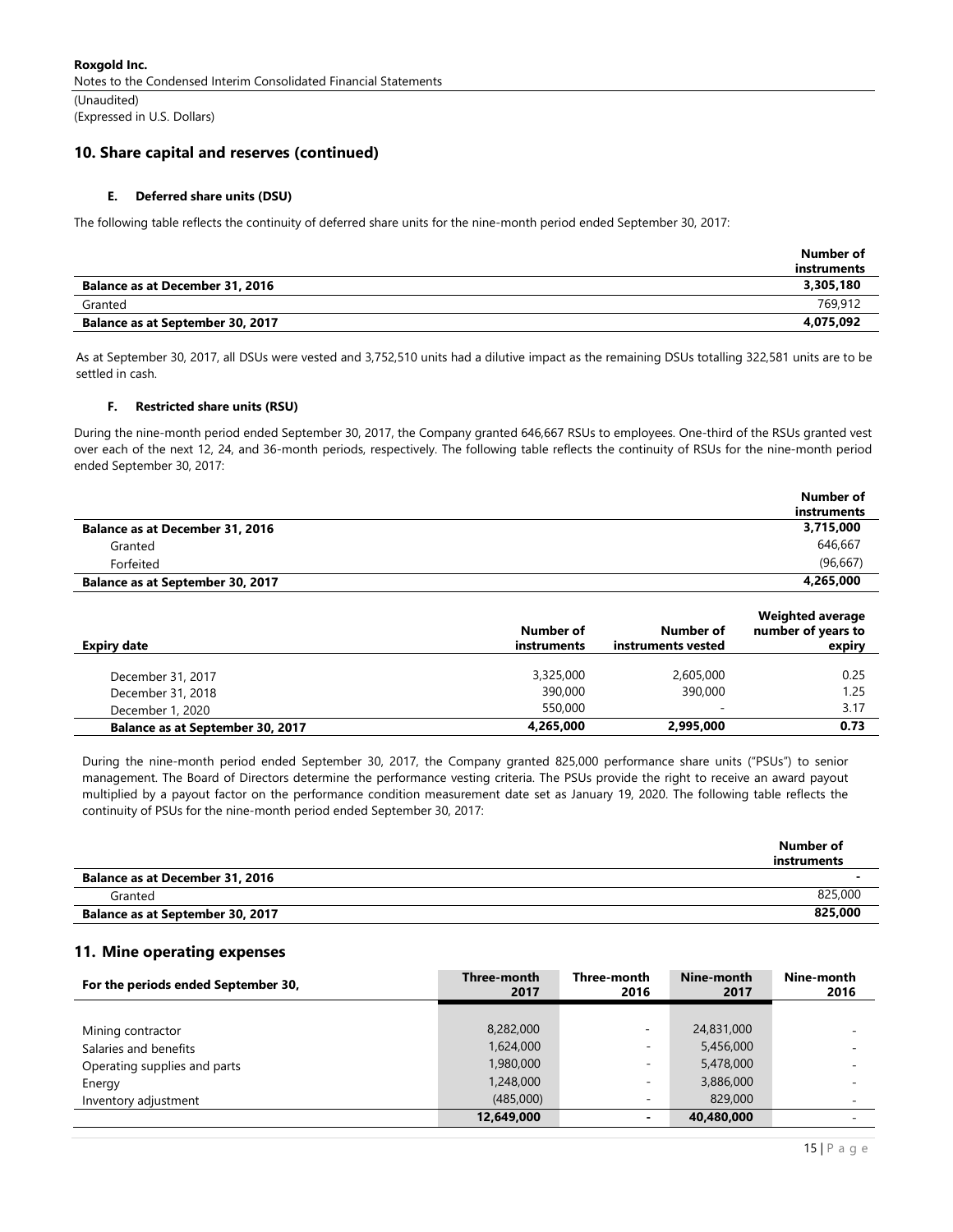# 12. Supplementary cash flow information

| For the nine-month periods ended September 30,            | 2017                     | 2016       |
|-----------------------------------------------------------|--------------------------|------------|
|                                                           |                          |            |
| Stock option costs included in PP&E                       | $\overline{a}$           | 509,000    |
| Restricted share units included in PP&E                   | $\sim$                   | 347,000    |
| Interest and accretion on long-term debt included in PP&E | $\overline{\phantom{a}}$ | 1.054.000  |
| Asset retirement obligations included in PP&E             | $\overline{\phantom{a}}$ | 1,432,000  |
| PP&E included in accounts payable and accrued liabilities | 4,957,000                | 12,250,000 |
| Depreciation included in inventory                        | 436,000                  |            |

# 13. Finance leases

The Mining Service Contract has an initial term of four years and is renewable at the option of the Company for a period to be agreed by AUMS and the Company under the same terms and conditions as the initial Mining Service Contract.

Pursuant to the Mining Service Contract, AUMS will provide services to develop the Yaramoko Gold Mine, extract and haul ore and waste, stockpile and produce ore during the term within the production requirements ("Mining Services"). The Mining Services includes the provision of a mining fleet and skilled labour force.

It was determined that based on the substance of the Mining Service Contract at the inception date, it contained leases with respect to the mining fleet to be provided by AUMS. Certain leases were classified as finance leases based on the analysis of whether substantially all the risks and rewards incidental to ownership of the leased items were transferred to the Company as a lessee.

The most significant estimate in the assessment lies in the Company's calculation of the fair value of the minimum lease payments on an asset by asset basis and its comparison to the fair value of the assets at the inception of the lease to conclude on whether all the risks and rewards incidental to ownership of the leased items were transferred to the Company as a lessee.

At the inception, the Company capitalized the leases at the fair value of those leases, or, if lower, at the present value of the minimum lease payments. The imputed finance costs on the liability were determined based on the Company's incremental borrowing rate and similar finance leases to mining companies, which has been estimated at 5%.

| As at                                          | September 30, 2017 | <b>December 31, 2016</b> |
|------------------------------------------------|--------------------|--------------------------|
|                                                |                    |                          |
|                                                |                    |                          |
| Opening balance                                | 5,516,000          | 7,354,000                |
| Add: new debt obligations under finance leases | 651,000            |                          |
| Deduct: repayments                             | (1,529,000)        | (1,838,000)              |
| <b>Total obligations under finance lease</b>   | 4,638,000          | 5,516,000                |
| Less: current portion                          | (2,686,000)        | (2,231,000)              |
| <b>Non-current obligations</b>                 | 1,952,000          | 3,285,000                |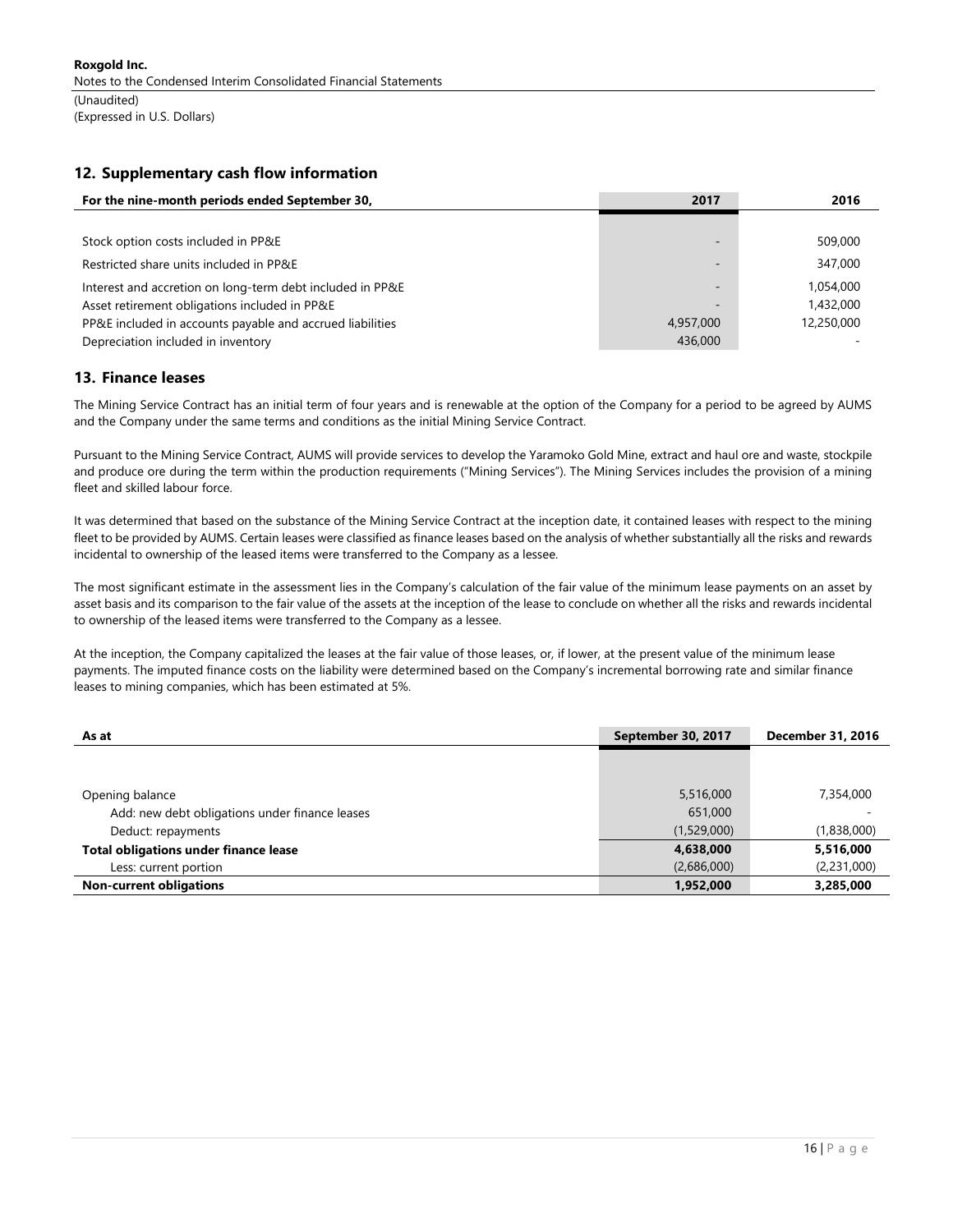Roxgold Inc. Notes to the Condensed Interim Consolidated Financial Statements (Unaudited)

(Expressed in U.S. Dollars)

# 13. Finance leases (continued)

Future minimum lease payments pursuant to the Company's finance leases are as follows:

|                        | Up to 1 year | 1-3 years | Total     |
|------------------------|--------------|-----------|-----------|
|                        |              |           |           |
| Minimum lease payments | 2,686,000    | 1,952,000 | 4,638,000 |
| Finance charges        | 807,000      | 201,000   | 1,008,000 |
| <b>Total</b>           | 3,493,000    | 2,153,000 | 5,646,000 |

### 14. Segmented Reporting

The Company is conducting exploration and evaluation and mining operations activities in Burkina Faso. The business segments presented reflect the management structure of the Company and the way in which the Company's chief operating decision maker reviews business performance. The Company evaluates the performance of its operating segments primarily based on segment operating income, as defined below.

| For the three-month period ended September 30, 2017                 | <b>Mining</b><br>Operations, | <b>Exploration and</b><br>evaluation, Burkina | Corporate     |                |
|---------------------------------------------------------------------|------------------------------|-----------------------------------------------|---------------|----------------|
|                                                                     | <b>Burkina Faso</b>          | Faso                                          |               | <b>Total</b>   |
|                                                                     |                              |                                               |               |                |
| Revenue                                                             | 36,279,000                   |                                               |               | 36,279,000     |
| Total mine operating expenses (incl. depreciation and<br>royalties) | (20, 833, 000)               |                                               |               | (20, 833, 000) |
| <b>Mine operating profit</b>                                        | 15,446,000                   | $\blacksquare$                                |               | 15,446,000     |
|                                                                     |                              |                                               |               |                |
| General administrative expenses                                     |                              |                                               | (1, 112, 000) | (1, 112, 000)  |
| Sustainability and other in-country costs                           | (352,000)                    |                                               |               | (352,000)      |
| Exploration and evaluation                                          |                              | (3,004,000)                                   |               | (3,004,000)    |
| Depreciation                                                        |                              | (80,000)                                      | (159,000)     | (239,000)      |
| Share-based payments                                                |                              |                                               | (1, 185, 000) | (1, 185, 000)  |
| Net income (loss) from operations                                   | 15,094,000                   | (3,084,000)                                   | (2,456,000)   | 9,554,000      |
|                                                                     |                              |                                               |               |                |
| Interest income (expense)                                           | (1, 132, 000)                |                                               | 8,000         | (1, 124, 000)  |
| Change in fair value of derivative financial instruments            |                              |                                               | (2,210,000)   | (2,210,000)    |
| Foreign exchange gain (loss)                                        | 1,213,000                    |                                               | (675,000)     | 538,000        |
| Other expenses                                                      | (483,000)                    |                                               |               | (483,000)      |
| Deferred income tax                                                 | 661,000                      |                                               |               | 661,000        |
| Net Income (loss) for the period                                    | 15,353,000                   | (3,084,000)                                   | (5,333,000)   | 6,936,000      |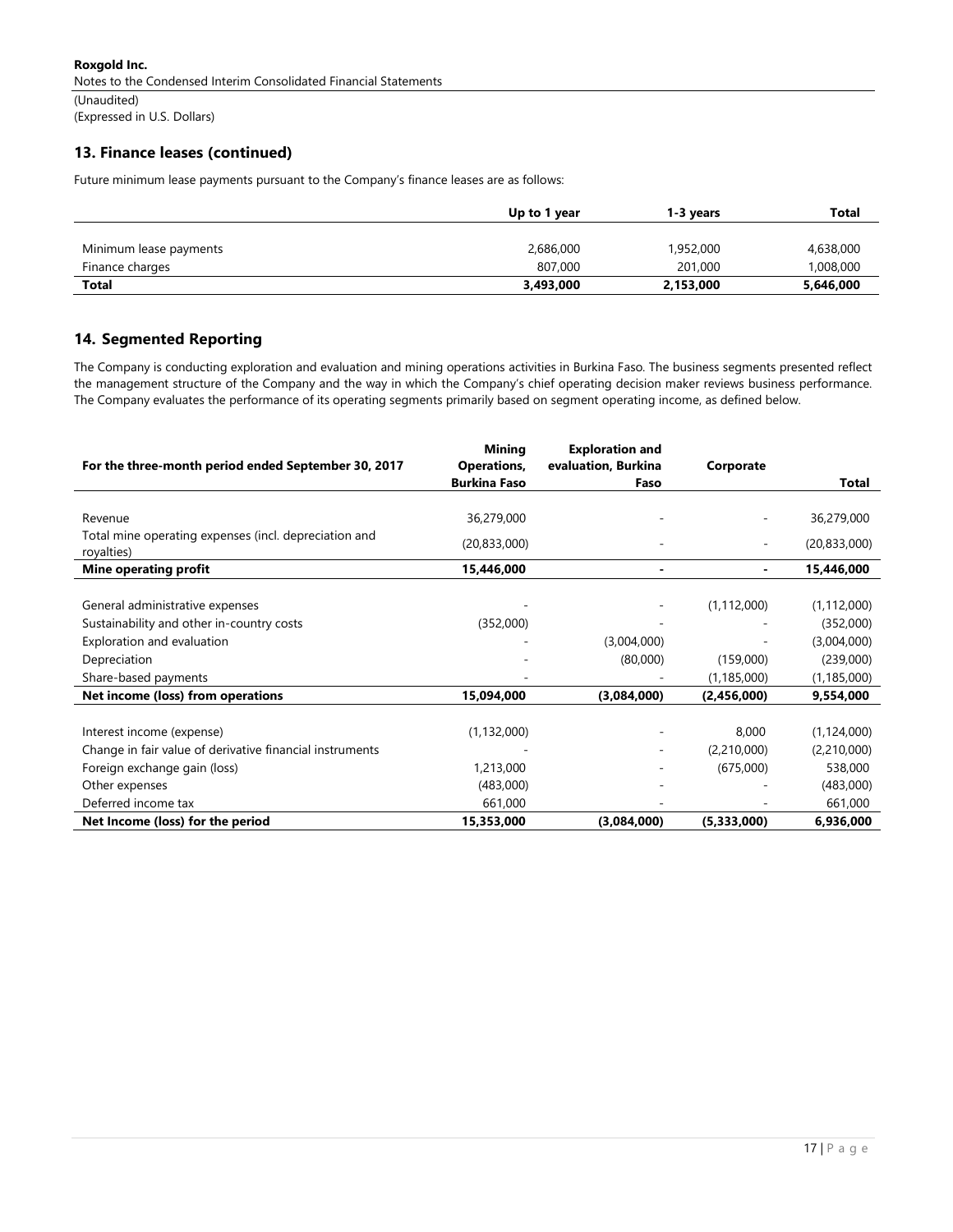# 14. Segmented reporting (continued)

| For the nine-month period ended September 30, 2017                  | <b>Mining</b><br>Operations, | <b>Exploration and</b><br>evaluation, Burkina | Corporate    |                |
|---------------------------------------------------------------------|------------------------------|-----------------------------------------------|--------------|----------------|
|                                                                     | <b>Burkina Faso</b>          | Faso                                          |              | <b>Total</b>   |
|                                                                     |                              |                                               |              |                |
| Revenue                                                             | 113,959,000                  |                                               |              | 113,959,000    |
| Total mine operating expenses (incl. depreciation and<br>royalties) | (66, 137, 000)               |                                               |              | (66, 137, 000) |
| <b>Mine operating profit</b>                                        | 47,822,000                   |                                               |              | 47,822,000     |
|                                                                     |                              |                                               |              |                |
| General administrative expenses                                     |                              |                                               | (3,246,000)  | (3,246,000)    |
| Sustainability and other in-country costs                           | (1, 125, 000)                |                                               |              | (1, 125, 000)  |
| Exploration and evaluation                                          |                              | (9,865,000)                                   |              | (9,865,000)    |
| Depreciation                                                        |                              | (291,000)                                     | (466,000)    | (757,000)      |
| Share-based payments                                                |                              |                                               | (2,250,000)  | (2,250,000)    |
| Net income (loss) from operations                                   | 46,697,000                   | (10, 156, 000)                                | (5,962,000)  | 30,579,000     |
|                                                                     |                              |                                               |              |                |
| Interest income (expense)                                           | (4,301,000)                  |                                               | 21,000       | (4,280,000)    |
| Change in fair value of derivative financial instruments            |                              |                                               | (6,344,000)  | (6,344,000)    |
| Foreign exchange gain (loss)                                        | 2,553,000                    |                                               | (1,410,000)  | 1,143,000      |
| Other expenses                                                      | (1,444,000)                  |                                               |              | (1,444,000)    |
| Deferred income tax expense                                         | (2,036,000)                  |                                               |              | (2,036,000)    |
| Net Income (loss) for the period                                    | 41,469,000                   | (10, 156, 000)                                | (14,828,000) | 16,485,000     |
| Total non-current assets as at September 30, 2017                   | 139,218,000                  | 2,492,000                                     | 99,000       | 141,809,000    |
|                                                                     |                              |                                               |              |                |
| Total assets as at September 30, 2017                               | 196,295,000                  | 3,041,000                                     | 25,666,000   | 225,002,000    |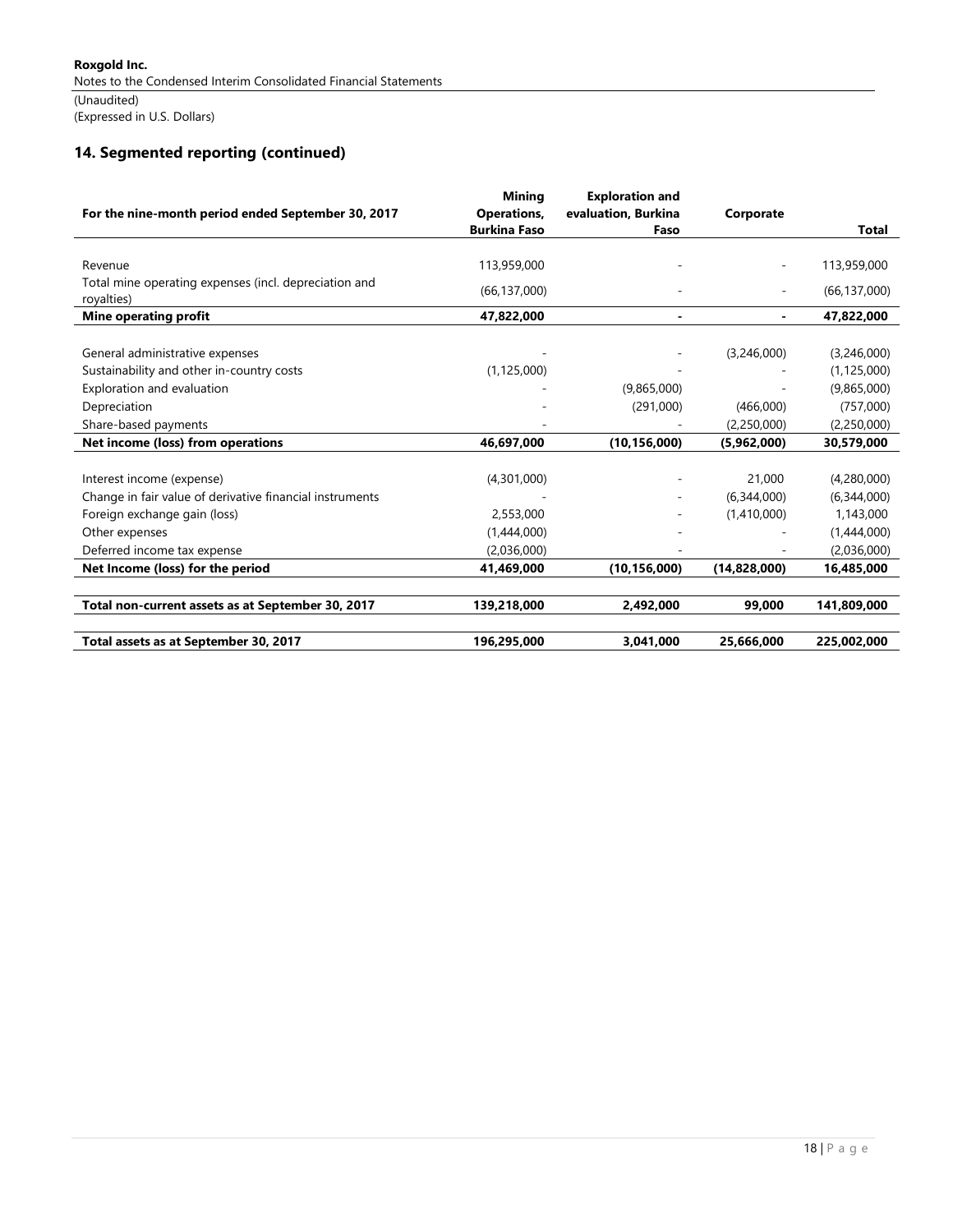# 14. Segmented reporting (continued)

|                                                                  | <b>Mining</b><br><b>Operations,</b> | <b>Exploration and</b><br>evaluation, Burkina | Corporate               |                          |
|------------------------------------------------------------------|-------------------------------------|-----------------------------------------------|-------------------------|--------------------------|
| For the three-month period ended September 30, 2016              | <b>Burkina Faso</b>                 | Faso                                          | Canada                  | Total                    |
|                                                                  |                                     |                                               |                         |                          |
| Revenue<br>Total mine operating expenses (incl. depreciation and |                                     |                                               |                         |                          |
| royalties)                                                       |                                     |                                               |                         |                          |
| <b>Mine operating profit</b>                                     |                                     |                                               |                         |                          |
|                                                                  |                                     |                                               |                         |                          |
| General administrative expenses                                  |                                     |                                               | (851,000)               | (851,000)                |
| Sustainability and other in-country costs                        |                                     |                                               |                         |                          |
| Exploration and evaluation                                       |                                     | (1,083,000)                                   |                         | (1,083,000)              |
| Depreciation                                                     |                                     | (122,000)                                     | (26,000)                | (148,000)                |
| Share-based payments                                             |                                     |                                               | (1,094,000)             | (1,094,000)              |
| Net (loss) income from operations                                |                                     | (1,205,000)                                   | (1,971,000)             | (3, 176, 000)            |
|                                                                  |                                     |                                               |                         |                          |
| Interest income (expense)                                        |                                     |                                               | 15,000                  | 15,000                   |
| Change in fair value of derivative financial instruments         |                                     |                                               | 272,000                 | 272,000                  |
| Foreign exchange gain (loss)                                     |                                     |                                               | 493,000                 | 493,000                  |
| Other expenses                                                   | (35,000)                            |                                               | (31,000)                | (66,000)                 |
| Deferred income tax expense                                      |                                     |                                               |                         |                          |
| Net (loss) income for the period                                 | (35,000)                            | (1,205,000)                                   | (1,222,000)             | (2,462,000)              |
|                                                                  |                                     |                                               |                         |                          |
|                                                                  | <b>Mining</b><br><b>Operations,</b> | <b>Exploration and</b><br>evaluation, Burkina | Corporate               |                          |
| For the nine-month period ended September 30, 2016               | <b>Burkina Faso</b>                 | Faso                                          | Canada                  | Total                    |
|                                                                  |                                     |                                               |                         |                          |
| Revenue                                                          |                                     |                                               |                         |                          |
| Total mine operating expenses (incl. depreciation and            |                                     |                                               |                         |                          |
| royalties)                                                       |                                     |                                               |                         |                          |
| Mine operating profit                                            |                                     |                                               |                         |                          |
|                                                                  |                                     |                                               |                         |                          |
| General administrative expenses                                  |                                     |                                               | (2,510,000)             | (2,510,000)              |
| Sustainability and other in-country costs                        |                                     |                                               |                         |                          |
| Exploration and evaluation<br>Depreciation                       |                                     | (3,501,000)                                   |                         | (3,501,000)              |
| Share-based payments                                             |                                     | (372,000)                                     | (55,000)<br>(1,966,000) | (427,000)<br>(1,966,000) |
| Net (loss) income from operations                                | L,                                  | (3,873,000)                                   | (4,531,000)             | (8,404,000)              |
|                                                                  |                                     |                                               |                         |                          |
| Interest income (expense)                                        |                                     |                                               | 24,000                  | 24,000                   |
| Change in fair value of derivative financial instruments         |                                     |                                               | (14, 474, 000)          | (14, 474, 000)           |
| Foreign exchange gain (loss)                                     |                                     |                                               | (1,652,000)             | (1,652,000)              |
| Other expenses                                                   | (175,000)                           |                                               | (92,000)                | (267,000)                |
| Deferred income tax expense                                      |                                     |                                               |                         |                          |
| Net (loss) income for the period                                 | (175,000)                           | (3,873,000)                                   | (20, 725, 000)          | (24, 773, 000)           |
|                                                                  |                                     |                                               |                         |                          |
| Total non-current assets as at December 31, 2016                 | 133,817,000                         | 1,122,000                                     | 120,000                 | 135,059,000              |
|                                                                  |                                     |                                               |                         |                          |
| Total assets as at December 31, 2016                             | 181,572,000                         | 1,473,000                                     | 34,625,000              | 217,670,000              |